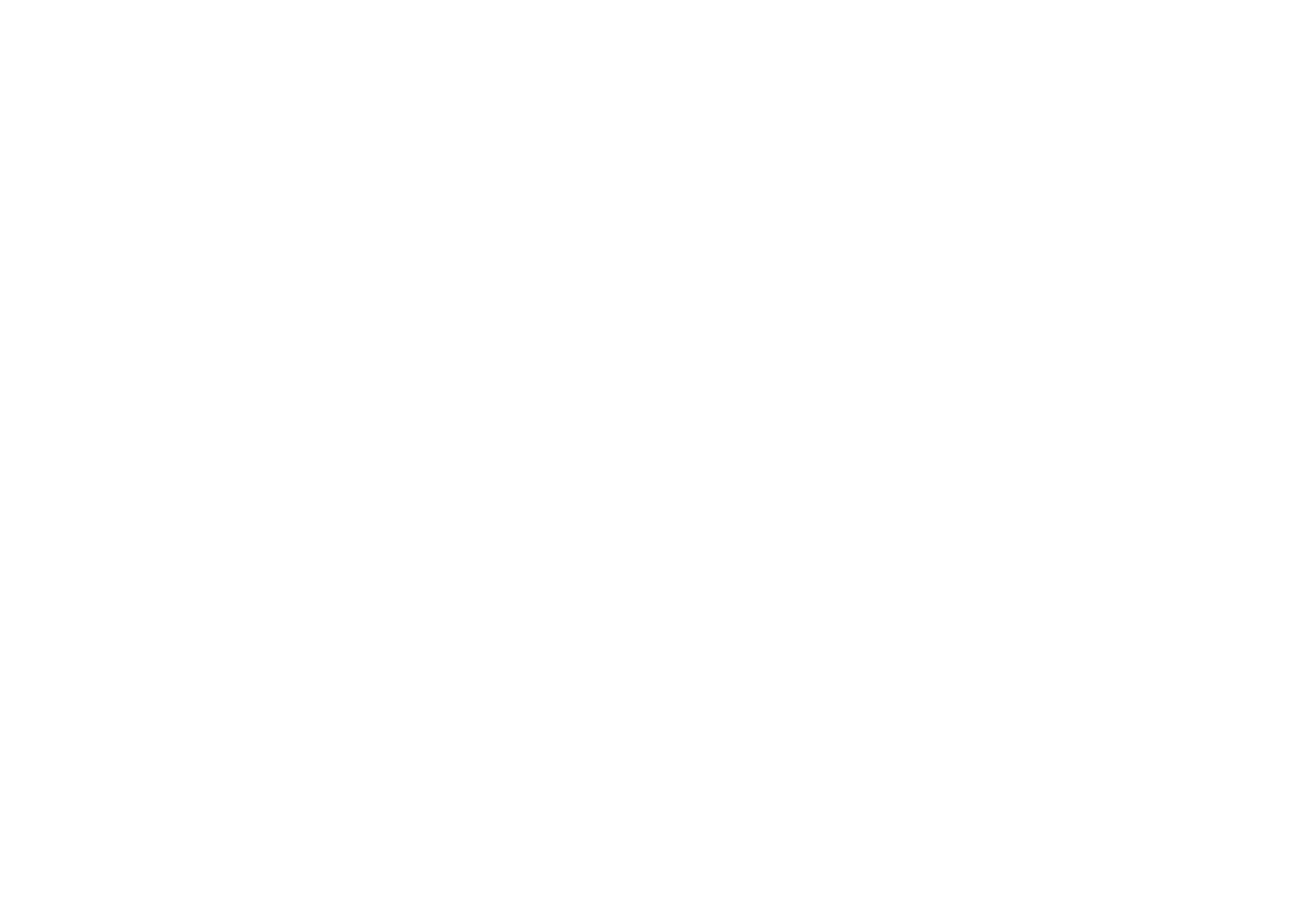

**Workshop report**



Lena Adamson, María Becerro, Peter Cullen, Laureano González-Vega, Juan José Sobrino, Norma Ryan

Quality Assurance and Learning Outcomes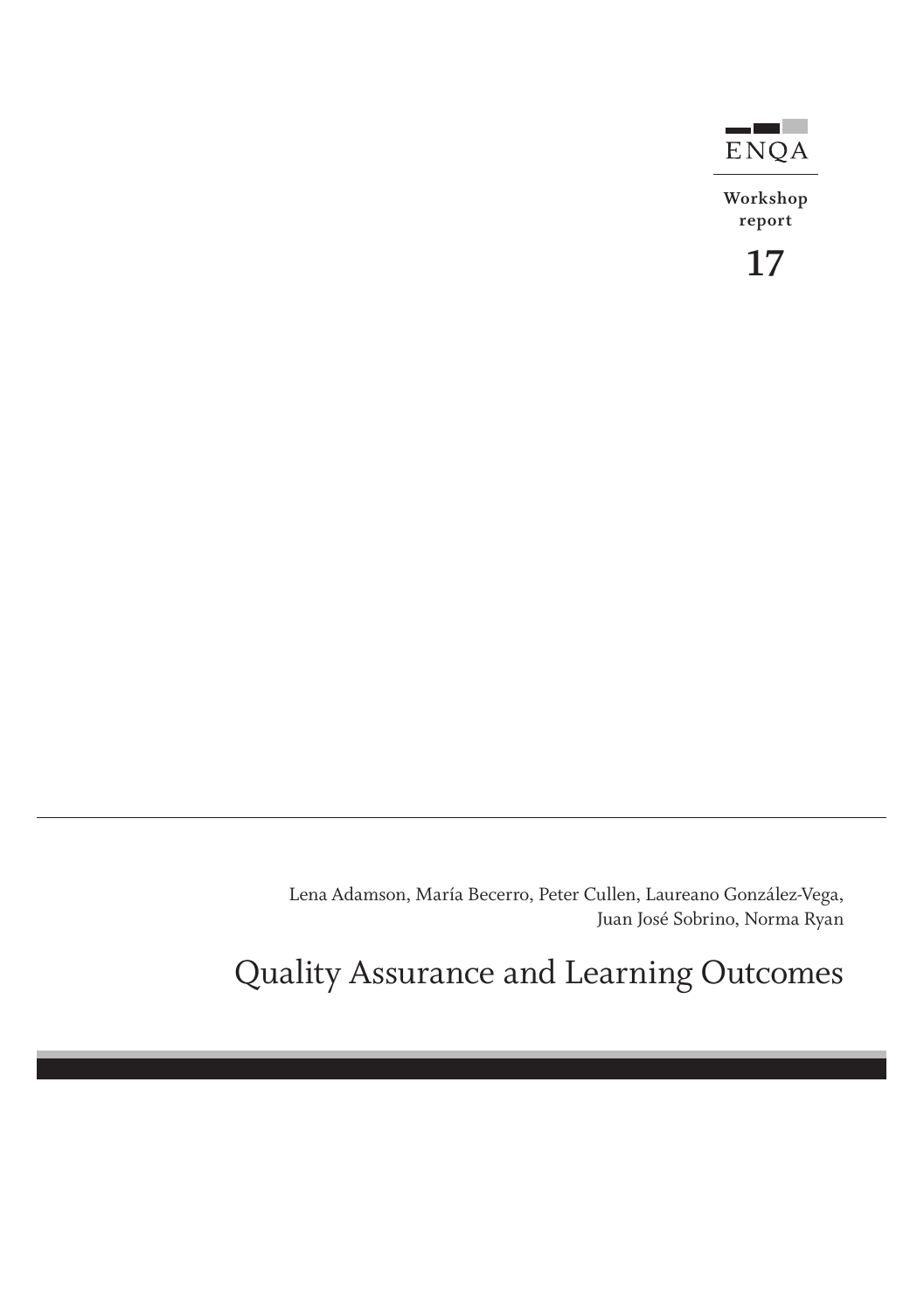

## **Lifelong Learning Programme**

This project has been funded with support from the European Commission in the framework of the Lifelong Learning programme. This publication reflects the views of the authors only and the Commission cannot be held responsible for any use which may be made of the information contained therein.

ISBN 978-952-5539-57-8 (paperbound) ISBN 978-952-5539-58-5 (pdf) ISSN 1458-106X

The present report can be downloaded from the ENQA website at http://www.enqa.eu/pubs.lasso

© European Association for Quality Assurance in Higher Education 2010, Helsinki

Quotation allowed only with source reference.

Cover design and page layout: Eija Vierimaa Edited by Maria Stalter

Helsinki, Finland, 2010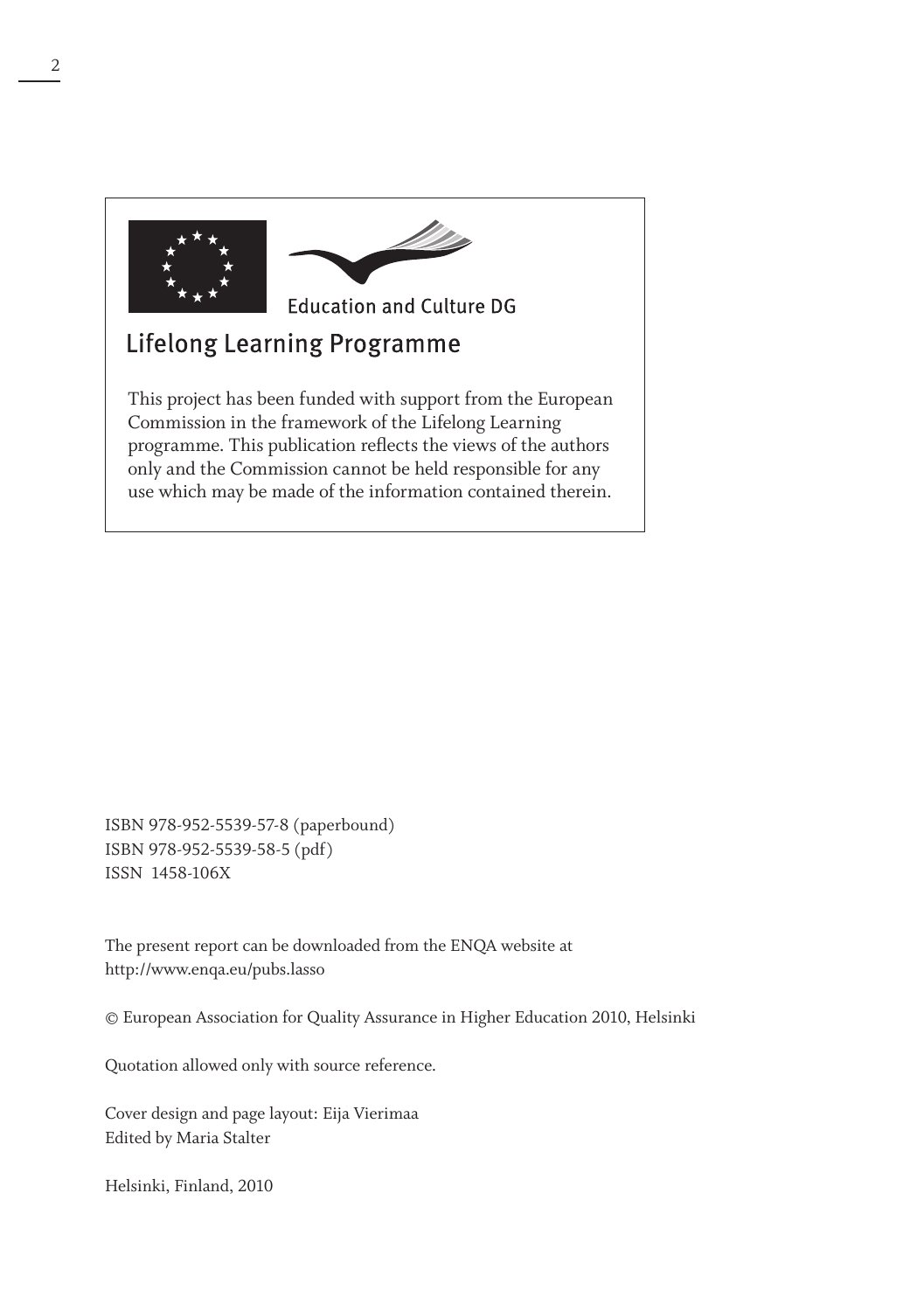# Table of contents

|       | Chapter 1: On quality assurance and learning outcomes: Evaluating students' work |
|-------|----------------------------------------------------------------------------------|
| 1.1.  |                                                                                  |
| 1.2.  |                                                                                  |
| 1.3.  |                                                                                  |
| 1.4.  | Assessing and evaluating learning outcomes - moving closer to reality  7         |
|       | 1.4.1.<br>Assessing or evaluating intended learning outcomes and                 |
|       |                                                                                  |
|       | Assessing or evaluating achieved learning outcomes 9<br>1.4.2.                   |
| 1.5.  |                                                                                  |
|       |                                                                                  |
|       | Chapter 2: Learning outcomes in external quality assurance: The case of Spain 12 |
| 2.1.  |                                                                                  |
| 2.2.  | Where are learning outcomes integrated in the Spanish accreditation              |
| 2.3.  | What are the results of the Spanish ex-ante accreditation procedure?             |
|       |                                                                                  |
|       |                                                                                  |
| 2.4.  |                                                                                  |
|       | Chapter 3: Determining whether intended learning outcomes meet subject-          |
|       | specific and academic and/or professional requirements 17                        |
| 3.1.  | Meaning of Intended Learning Outcomes (ILOs) versus Expected Learning            |
|       | Outcomes (ELOs) versus Actual Learning Outcomes (ALOs)17                         |
| 3.2.  | Mapping of Intended Learning Outcomes to European or National                    |
|       | Qualifications Frameworks and any (other) legally binding standards  18          |
|       |                                                                                  |
| 3.3.  | Need to acknowledge the implications of uncertainty of such mappings             |
|       |                                                                                  |
| 3.4.  | Mapping (benchmarking) of ILOs against other internationally                     |
|       | well-accepted standards for that subject or profession 20                        |
| 3.5.  |                                                                                  |
| 3.6.  |                                                                                  |
| 3.7.  | Scrutinising Intended Learning Outcomes (i.e. statements about knowledge,        |
|       |                                                                                  |
|       |                                                                                  |
|       | Chapter 4: Which requirements should the formulation of learning outcomes        |
| meet? | $\sqrt{22}$                                                                      |
| 4.1.  |                                                                                  |
| 4.2.  | Experiences in implementing a Learning Outcomes Approach -                       |
|       |                                                                                  |
| 4.3.  |                                                                                  |
|       |                                                                                  |
|       |                                                                                  |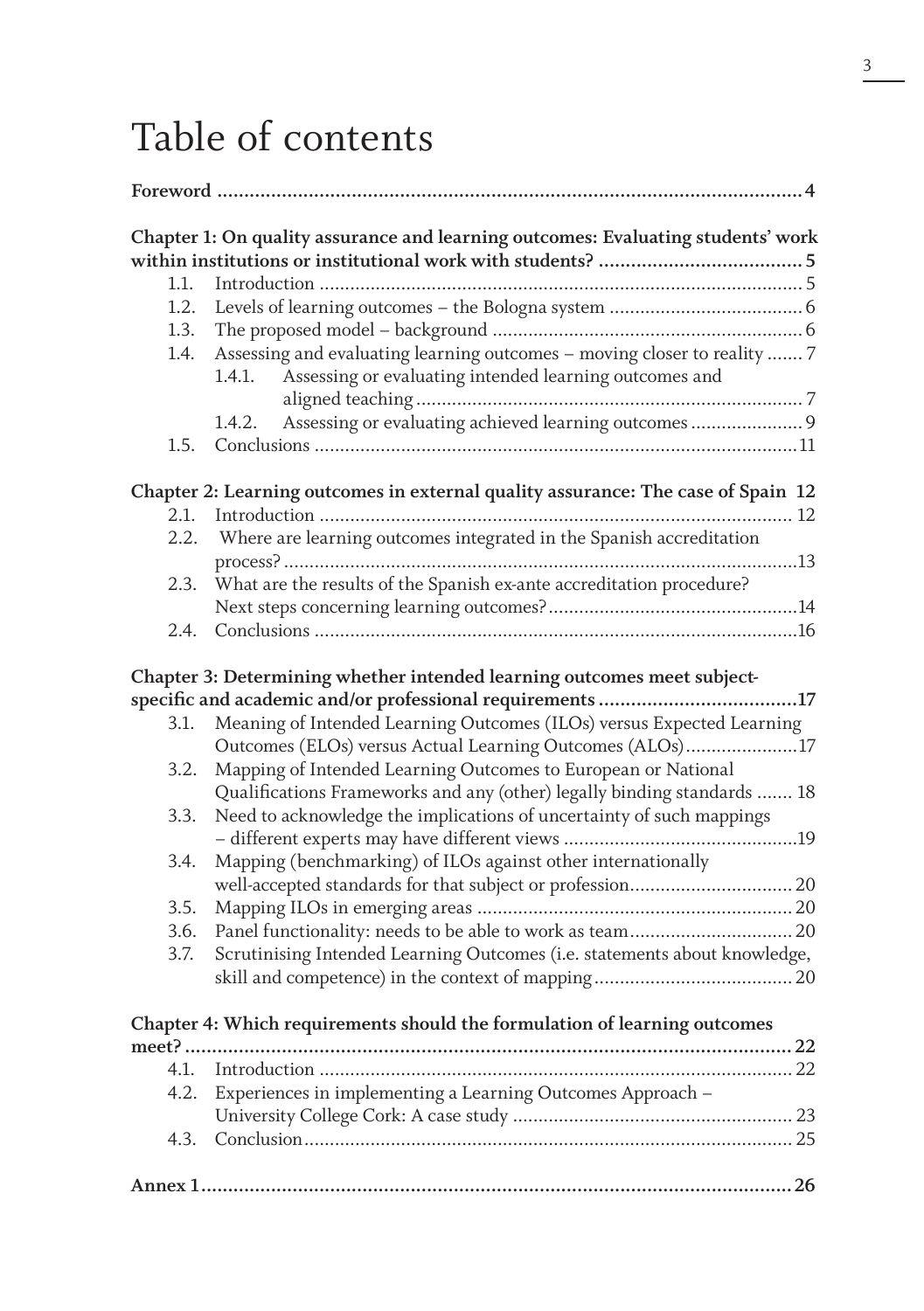## Foreword

Learning outcomes are described as written statements of what a learner is expected to know, understand and/or be able to do at the end of a period of learning. At the beginning of the 90s, a EU pilot project on ECTS showed that study programmes were much easier to compare if they were described in terms of outcomes, instead of inputs. Learning outcomes started to gain importance at policy level and have consequently been supported by the development of national qualifications frameworks (Berlin Communiqué), the adoption of the ESG, the overarching outcomes-focused Qualifications Framework of the European Higher Education Area (QFEHEA) (Bergen Communiqué) and the European Qualifications Frameworks for Lifelong Learning. Today and in the near future student-centered learning and learning outcomes will be at the core of 'implementing Bologna'.

The importance of learning outcomes will increase for several reasons. Firstly, learning outcomes make qualifications more transparent for students. Then, the range of graduates is becoming wider and thanks to learning outcomes, employers may have a better understanding of the acquired knowledge, skills and competences in order to recruit the most suitable candidate. Learning outcomes benefit for quality assurance as they increase transparency and comparability between qualification standards. Learning outcomes are also valuable in terms of course design.

Naturally, objections have also been expressed with regard to student-centred learning and learning outcomes. They mainly question the focus on the individual learner, the difficulties in the formulation and implementation, and the inappropriate approach to higher education and academic study. The results of an ENQA survey on quality procedures of quality assurance agencies across Europe and beyond (2008) witnessed the education's shift from a teaching to a learning focus. At the same time this survey revealed that learning outcomes have only started to be addressed in external quality assurance at programme and institutional level procedures.

Since then, the methods of agencies take more and more into account learning outcomes.

This report presents four articles based on the ENQA workshop on the theme "Quality Assurance and Learning Outcomes" that was held in September 2010 in Vienna, Austria. The workshop addressed the question of what stakeholders expect from quality assurance agencies in connection with learning outcome orientation. The opportunities and challenges of the learning outcome orientation in the higher education sector were discussed from different perspectives. The workshop tried to define the role that learning outcomes should play in external quality assurance and how they can or should be considered within the scope of external quality assurance.

ACHIM HOPBACH *President* European Association for Quality Assurance in Higher Education (ENQA)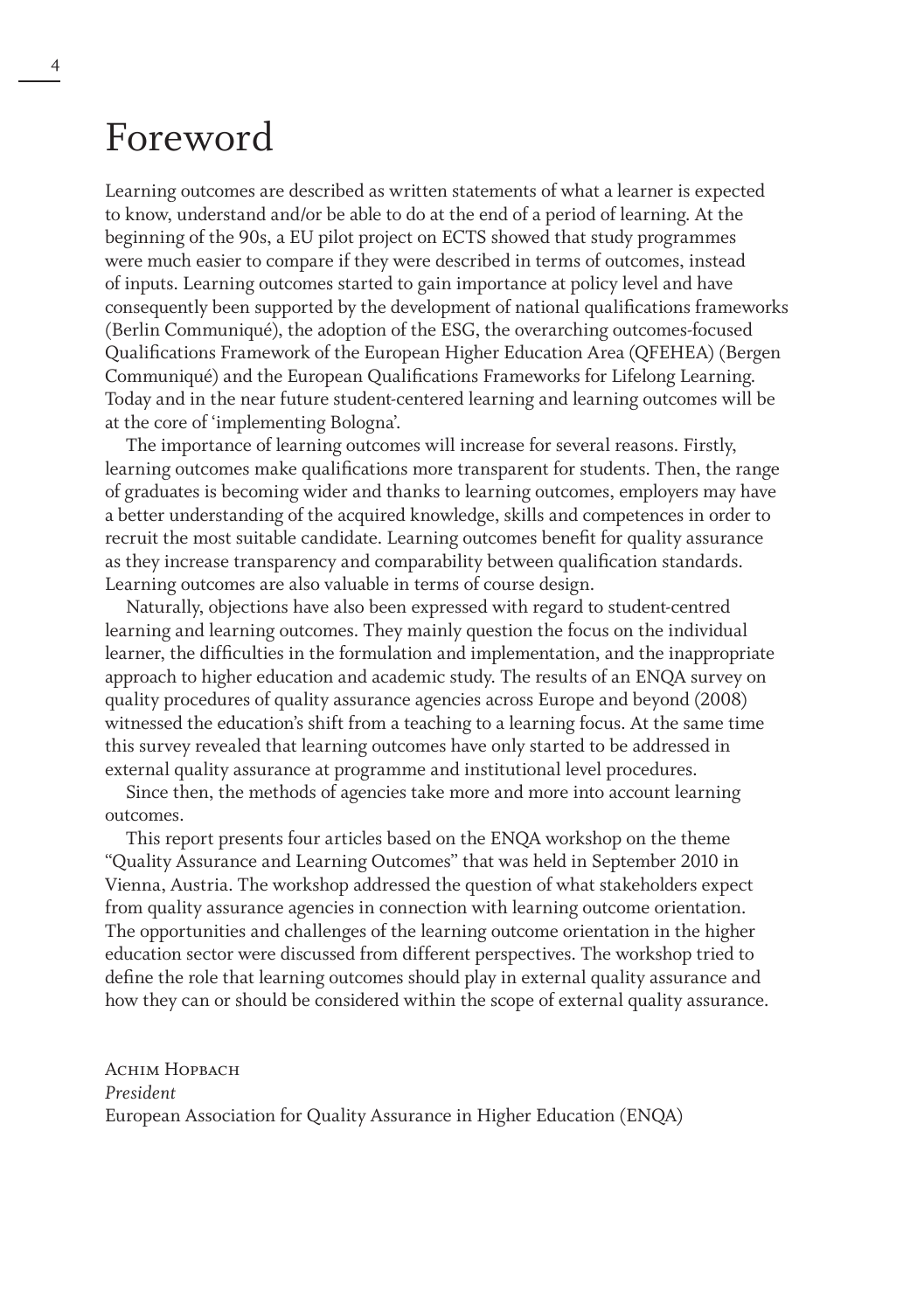## Chapter 1: On quality assurance and learning outcomes: Evaluating students' work within institutions or institutional work with students?

*Lena Adamson, Royal Institute of Technology (KTH), Sweden*

#### **1.1 Introduction**

In September 2009, a new model for quality assurance (QA) was presented to the Swedish Government by the National Agency for Higher Education (NAHE). The model was based on learning outcomes and will constitute the base for this article, although the model as such will not be implemented in Sweden.<sup>1</sup>

The article is structured around the following topics: a) definitions and levels for learning outcomes; b) a brief introduction to the Swedish model; and c) suggested models and principles for evaluating intended and achieved learning outcomes. The idea is to bring the reader from a fundamental level of these issues all the way down to the "knitty gritty" implementation, and to raise some of the basic questions that arise in this process.

The definitions of learning outcomes used throughout the article are as follows: Intended Learning Outcomes (ILOs) are written statements of what the student is expected to know, understand and be able to do after completion of a learning unit. Achieved Learning Outcomes (ALOs) are what individual students have actually achieved in relation to the intended learning outcomes of this learning unit.



**Figure 1** 

<sup>1</sup> The reason was, and still is, a stronger political aim than expressed in the initial assignment to NAHE that the national quality assurance system should only evaluate "the results of education" and therefore exclude all evaluation aspects of "educational planning and implementation" (p. 12, Focus on knowledge – quality in higher education Government Bill 2009/10:139, adopted by the Swedish Riksdag.)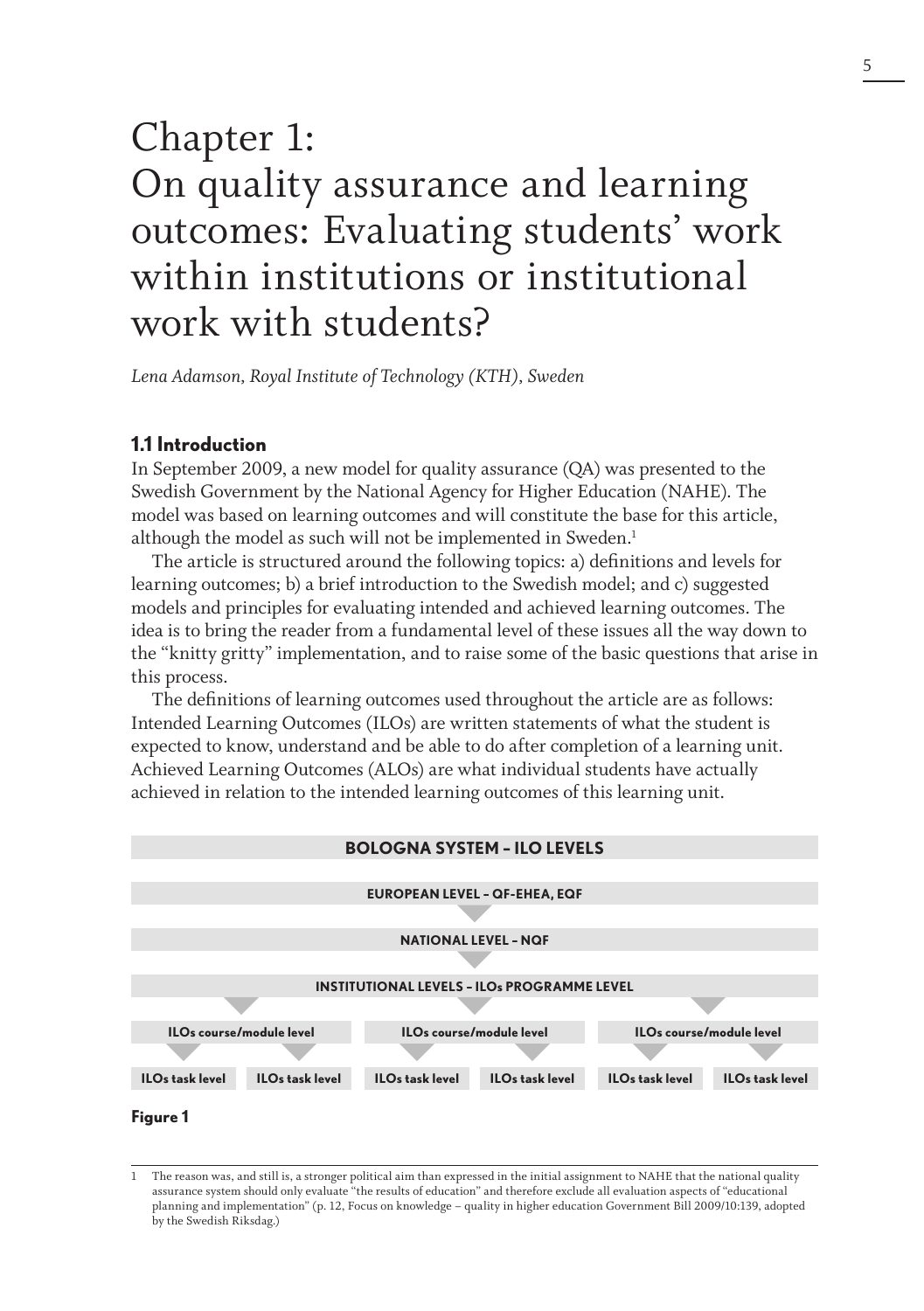#### **1.2 Levels of learning outcomes – the Bologna system**

Learning outcomes can be formulated on different levels in the Bologna system, and in each discussion, it is important to know which one of these levels you are referring to. Further, the Bologna system is a holistic system where all levels need to be integrated.

The top level is the European level, the Qualifications Framework for the European Higher Education Area (QFEHEA). The next level is the national level where some countries have level descriptors in their higher education legislation and some do not. The following three levels "belong" to institutions and individual teachers; the programme level, the course/module level and the individual task level.

This level structure constitutes one of the cornerstones in the model presented to the Government, where level two (the national level) was used as frame of reference, against which level four (course/module level) of the programmes under evaluation was to be evaluated.

#### **1.3 The proposed model – background**

The reason for the Swedish Government to assign NAHE to develop a new model for quality assurance was the higher education sector's severe critique of the QA system in use. The main critique concerned the lack of transparency and alignment with the Bologna process. The Government expressed this in the assignment to NAHE as the need for a new QA system to be "more focused on results".

The discussion therefore started with defining what constitutes educational results. A group of vice chancellors, the chair of the Swedish Student Union and representatives from NAHE agreed that the results of higher education (HE), and indeed of any education, must concern what students have achieved after the completion of their studies. From that, the definition of quality followed easily; quality in Swedish HE would be that students achieve the ILOs, as expressed in the qualification descriptors (i.e., level two) in the Higher Education Ordinance. In line with that, the *basic question* the new QA model had to answer simply became: "*Do programmes ensure that students achieve these learning outcomes?*"

The model was then composed by NAHE, jointly with vice chancellors and their quality executives during a series of hearings. Key issues were: transparency and predictability, that it should be based on research and experience in *both* evaluation *and* teaching and learning processes, and finally, on a structural level, supporting the regular teaching activities and their planning in faculties. This would make the system sustainable and balance the needs for both accountability and improvement (cf. EUA Policy Statement, 2010).

The result was a *basic structure* of three quality indicators. The first, "Intended Learning Outcomes and Assessment", the second, "Achieved Learning Outcomes" and the third, "The Student Experience"2 . Each evaluated program would acquire a quality profile based on grading from 1 to 3 for each quality indicator.

<sup>2</sup> The full model will not be discussed in this paper, only the parts that refer to ILOs and ALOs.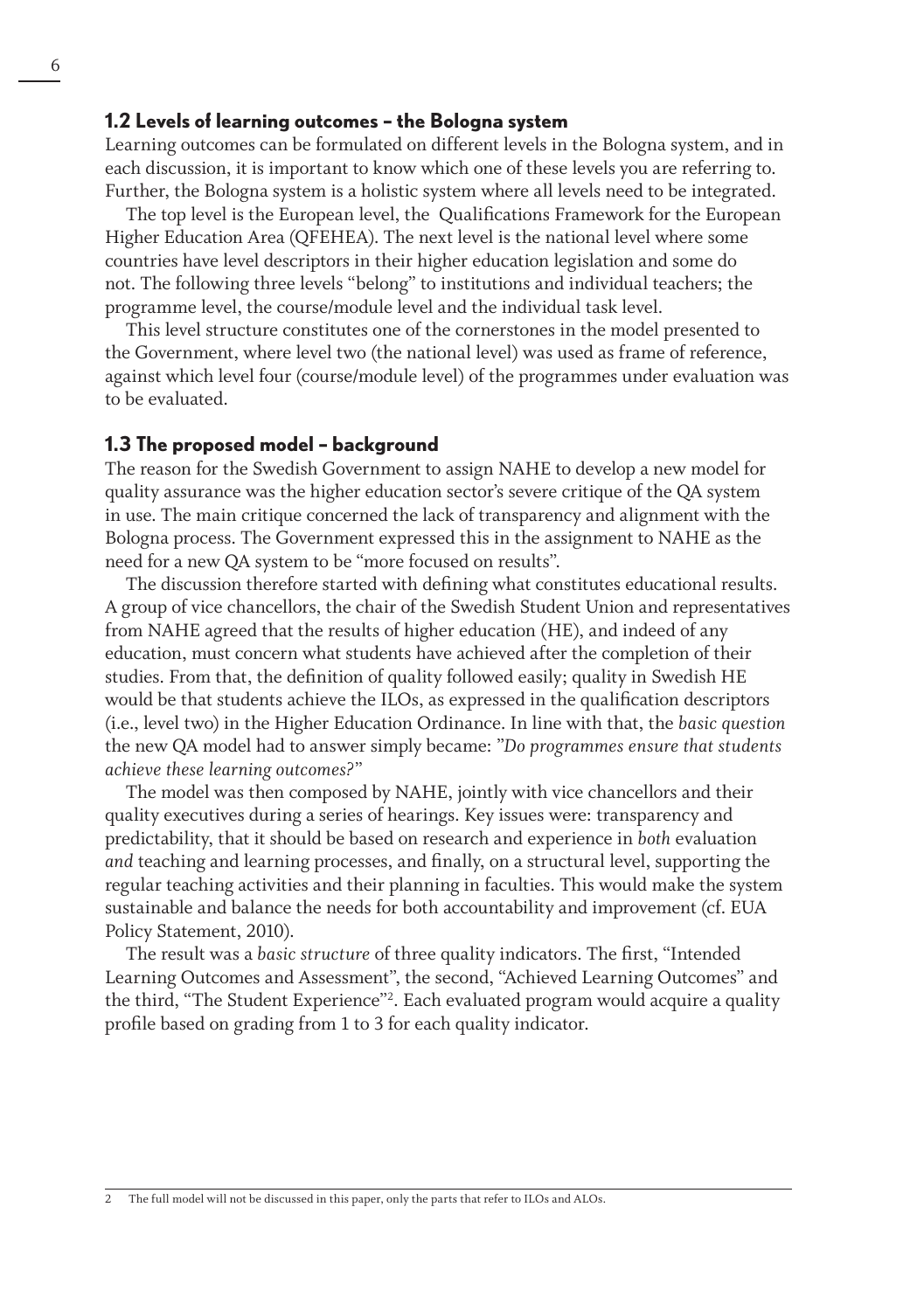#### **Schematic presentation of the new system quality indicators**



*This character shows an example of an imaginary quality profile. The numbers are credits from the assessment panel of the different basis of assessment from a fictive evaluation.*

#### **Figure 2**

#### **1.4 Assessing and evaluating**<sup>3</sup>  **learning outcomes – moving closer to reality**

Difficulties in drawing conclusions about educational quality from a learning outcome perspective will increase the further away from the teaching and learning situation the evaluation is carried out. Between the choice of (quality) audits and evaluations of study programmes/subjects there is a need to choose the latter in order to tackle the issue at its source, *the teacher-student situation* where both ILOs and ALOs are applied in actual practice.

#### **1.4.1 Assessing or evaluating intended learning outcomes and aligned teaching**

Although being the cornerstone in the paradigm shift from teacher-driven to studentcentred teaching and learning, the use of ILOs are not enough to ensure that these are turned into ALOs. In the proposed model, a special focus was therefore laid also on what is often labelled *aligned teaching/constructive alignment* (Biggs, 2003) or *the learning chain* (Gehmlich, 2010).

Aligned teaching is a way of tying together the different parts of the teaching and learning situation for the student in a logical and understandable order. The first step is to formulate ILOs and the next to find ways for making these visible, which is the

3 The term assess will be used here in relation to students/student work whereas evaluate is used in relation to QA.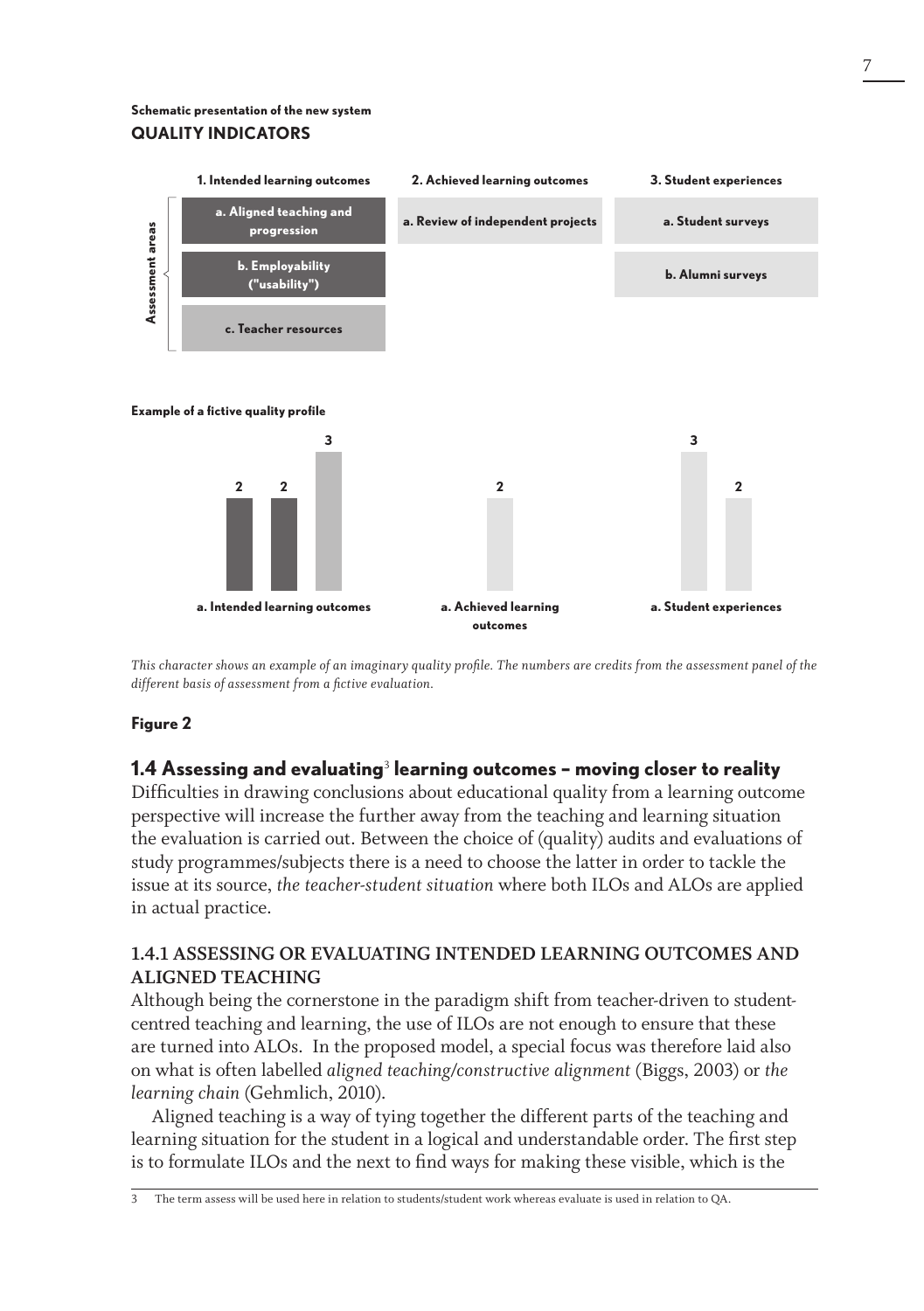design of relevant, fit-for-purpose assessment tasks. After that, decisions on grading system and assessment criteria need to be taken. Finally, the teaching and learning activities that will enable students to achieve this are designed.

When teaching is planned in this order, focus is shifted from teacher activities to student activities and from the content of the learning unit to the results intended. This is a necessary shift to make teaching and learning more student-centred and outcomebased. In relation to quality assurance, the same type of logic needs to be applied. Thus, the key components for good quality in relation to aligned teaching needs to be identified. In the proposed Swedish model, the key components for this part (Indicator 1a) were defined as *coverage*, *assessability, content and level* of ILOs and *relevance/fitness for purpose* of examination tasks.

The first component, *coverage*, concerns whether the ILOs laid down in the national qualification descriptors (or any other benchmark descriptors) are sufficiently covered by the combined ILOs of the programme/fields of study under evaluation.

In order for ILOs to be assessed, they must describe "visible use of knowledge", or competencies, meaning the unique combination of knowledge and skills. The learner "knows and understands" but is also "able to do" something with this knowledge. This constitutes the heart of the learning outcome paradigm, and therefore, *assessability* (i.e., the use of *action verbs*) must be seen as the main sign of quality in ILOs. These must also have the right *content* in relation to course objectives and be on the right academic *level* for the programme, not too high *or* low.

Third, assessments must be designed in a *relevant* manner in order to ensure that the learner achieves the intended learning outcomes. Thus, the evaluation of assessment/ examination tasks with regards to both *content* and *form* is necessary. Finally, since the existence of written grading criteria has been shown to enhance student learning (eg. Rust, Price, & O'Donovan, 2003 ; O'Donovan, Price & Rust, 2008), and is also one of the demands in the ESG, this was added as the last area for scrutiny.

It is important to note that no evaluation of the actual teaching and learning activities were included. The reason for this is that, apart from being unnecessarily intrusive on institutional autonomy, no overall evidence for any particular teaching methods has been provided so far, except for the general active learning strategy.

| <b>DRAFT CHECKLIST EVALUATION OF ILO AND ALIGNED TEACHING</b>  | <b>GRADE1</b> | <b>GRADE 2</b>      | <b>GRADE 3</b> |
|----------------------------------------------------------------|---------------|---------------------|----------------|
| 1. COVERAGE:                                                   |               |                     |                |
| Do ILO:s cover the descriptors for the exam?                   | No            | To a certain extent | Yes            |
| 2. QUALITY OF ILOs                                             |               |                     |                |
| Assessable – Do ILO:s describe the visible use of knowledge?   | No            | Reasonably          | Yes            |
| Do ILO:s clearly address the content of the study module?      | No            | To a certain extent | Yes            |
| Do ILO:s have appropriate academic level for the study module? | No            | Reasonable level    | Yes            |
| <b>3. QUALITY OF ASSESSMENT RELEVANCE</b>                      |               |                     |                |
| Relevant in accordance to content?                             |               |                     |                |
| Relevant in accordance to shape and form?                      | No            | Reasonable          | Yes            |
| <b>4. ASSESSMENT CRITERIA:</b>                                 |               |                     |                |
| Presented in advance?                                          | No            |                     | <b>Yes</b>     |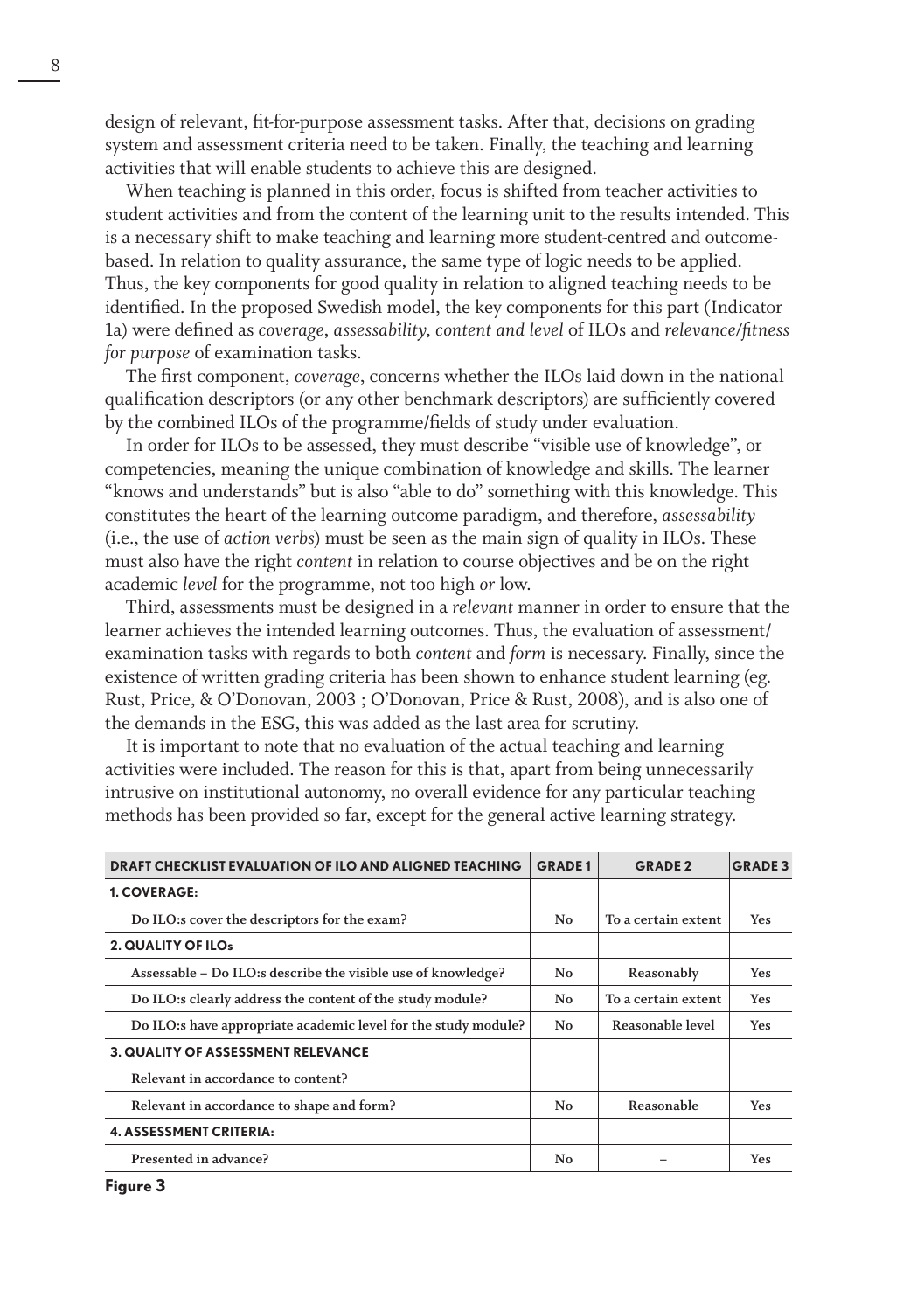#### **1.4.2 Assessing or evaluating achieved learning outcomes**

The initial way of thinking about the methods for including ALOs in a QA system is, probably for most of us, to develop a model where subsets of student work are assessed in order to generate a general conclusion about the overall quality of the programme under evaluation.

With this strategy, a number of questions immediately arise: a) What is student work? ; b) What learning outcomes are connected to them? ; c) Which type of samples would be usable as generalisations about the quality of entire study programmes? And finally, a more fundamental question: d) *Is there a problem that quality evaluators assess the same work which has already been assessed by teachers?* 

In the Swedish higher education system, the first questions are easy to answer. The only student work available on a system level, is the independent degree project every student have to do in order to receive her/his exam. All other assignments during the studies are legally owned by the students themselves. They are not registered as such in any administrative system, and hence, not available on a systematic basis on the national level. Regarding the ILOs, guidance for constructing these on both bachelor and master level, can be found in the Higher Education Act and the Higher Education Ordinance (level two). These would form a basis for more specified learning outcomes on programme level to be used in each particular programme evaluation.

The third question raised is more complicated. In order to draw statistically sound generalisations about the quality of individual programmes, random samples are necessary, which, in this context, often means very large samples. This constitutes a practical problem where the answer lies in the allowed cost of a QA system. In addition, it is important to mention that the degree project still represents only a very limited portion of the educational programme especially related to programme content.

The fourth question concerns a role mix-up between the institutions and their responsibilities of performing valid, reliable and fair assessment of student work on the one hand, while on the other hand, QA organisations base their evaluations on assessments of the same student work as a kind of "second opinion". *This constitutes a fundamental problem in using ALOs in the QA process*. Since role confusion in any system often leads to problems, this needs to be resolved. One solution is to twist the question to some degree. Instead of evaluating individual student work and then draw general conclusions about the quality of the programme, the evaluation can, instead, concern whether students with poor results on their degree projects (that is, not achieving the intended learning outcomes) are allowed to pass through the system or not. This solves a number of issues. First, and most important, although using ALOs, the evaluation now concerns the study programme, that is, the *quality of work with students* instead of *the quality of student work*. This is the very purpose of a QA system.

Second, the number of degree projects can be reduced, because the evaluation can end once an unsatisfactory, or possibly a few unsatisfactory project(s) have been observed<sup>4</sup>. There is simply no need to go through the remaining sample once these have been discovered. The entire sample needs to be examined only in the case where no unsatisfactory works are discovered.

Third, this method does not make *statistical generalisations*, but instead, base the evaluations on *empirical observations*: either none of the degree projects hold suboptimal standards that is, this programme really ensures that students who have

<sup>4</sup> This number depends on how solid the system is.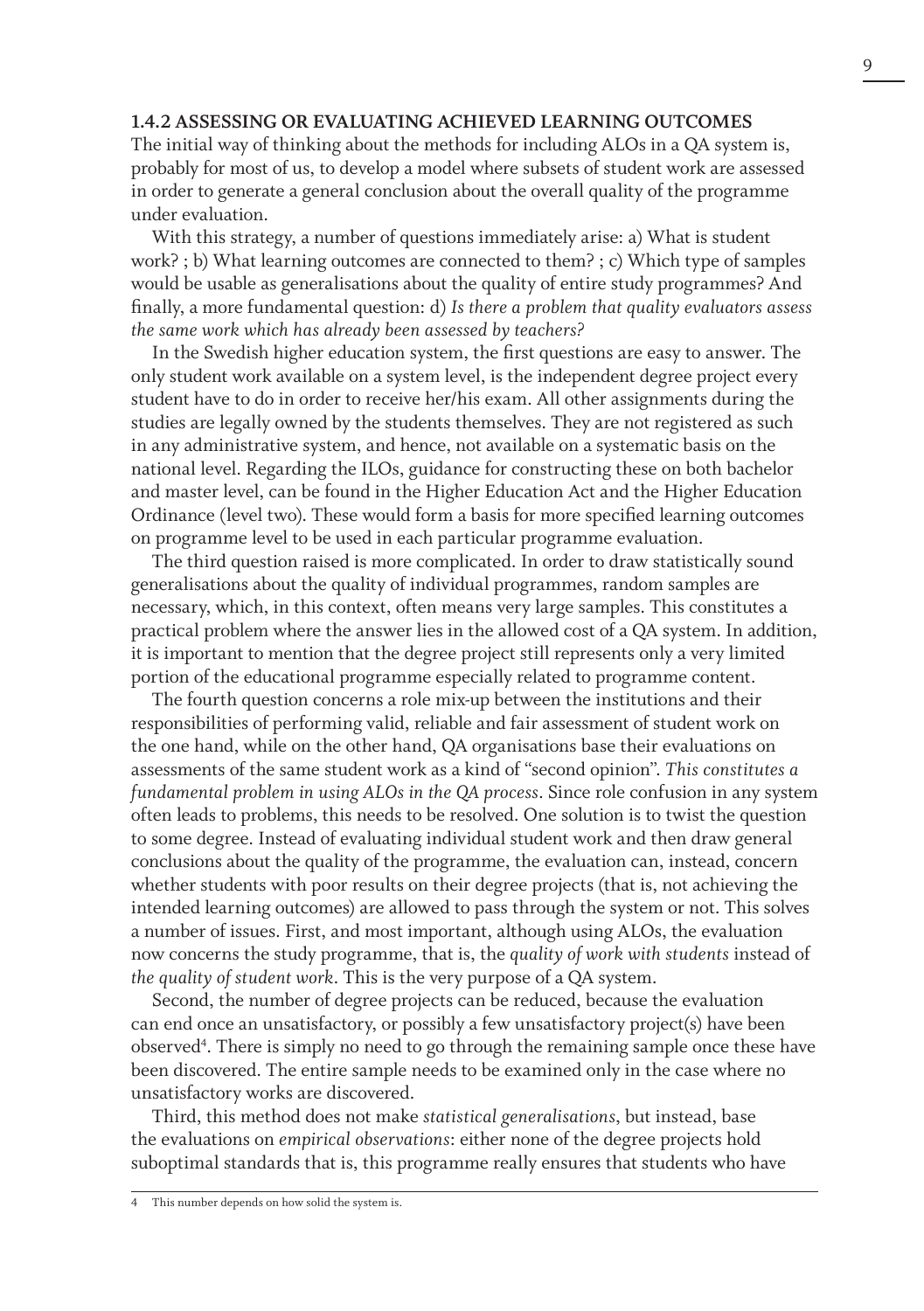passed their exam have actually achieved the ILOs connected to the degree projects. Or, one project (or possibly a few) has actually passed the system even though it was not up to the required standards, which means that the quality of this programme cannot be fully trusted.

#### **1.5 Conclusions**

Learning outcomes builds on theories and research on active learning which we know enhances student learning (e.g. Hake, 1998; Prince, 2004), the main objective of all education. This is the natural starting point for quality assurance. It also gives evaluators, students and teachers a common language which facilitates the joint project of giving every student the optimal conditions for their studies.

First, in order to include learning outcomes (LOs), we suggest that one necessary condition is that the system focuses on programme/subject evaluations instead of audits. Further, concerning ILOs, there are few methodological problems, but there is a definite need to embed the evaluation of these into a somewhat wider context where we suggest aligned teaching.

In relation to including ALOs in a QA system however, there are both methodological and fundamental issues that need to be thought through. First, one has to be aware of that evaluating ALOs in a national system will most probably always cause workload problems. Further, on the more fundamental level, we have suggested that measures are taken in order to construct the system so as to ensure that the evaluation concerns *not the quality in student work but the quality in teachers' and institutions' work with students*. This is to ensure that the system evaluates educational quality and not student quality. It is well known that the socioeconomic status of students explains a large proportion of their results independently of educational quality.

Finally, there still exists a lack of knowledge in higher education about what learning outcomes really are and what they can accomplish. This probably explains the resistance still found. The challenge is now to reach out to teachers, students and evaluators with this knowledge to encourage the use of learning outcomes in a competent and creative manner. This can also become a powerful tool in striving to further develop the necessary interaction between research, education and innovation in the European Higher Education Area.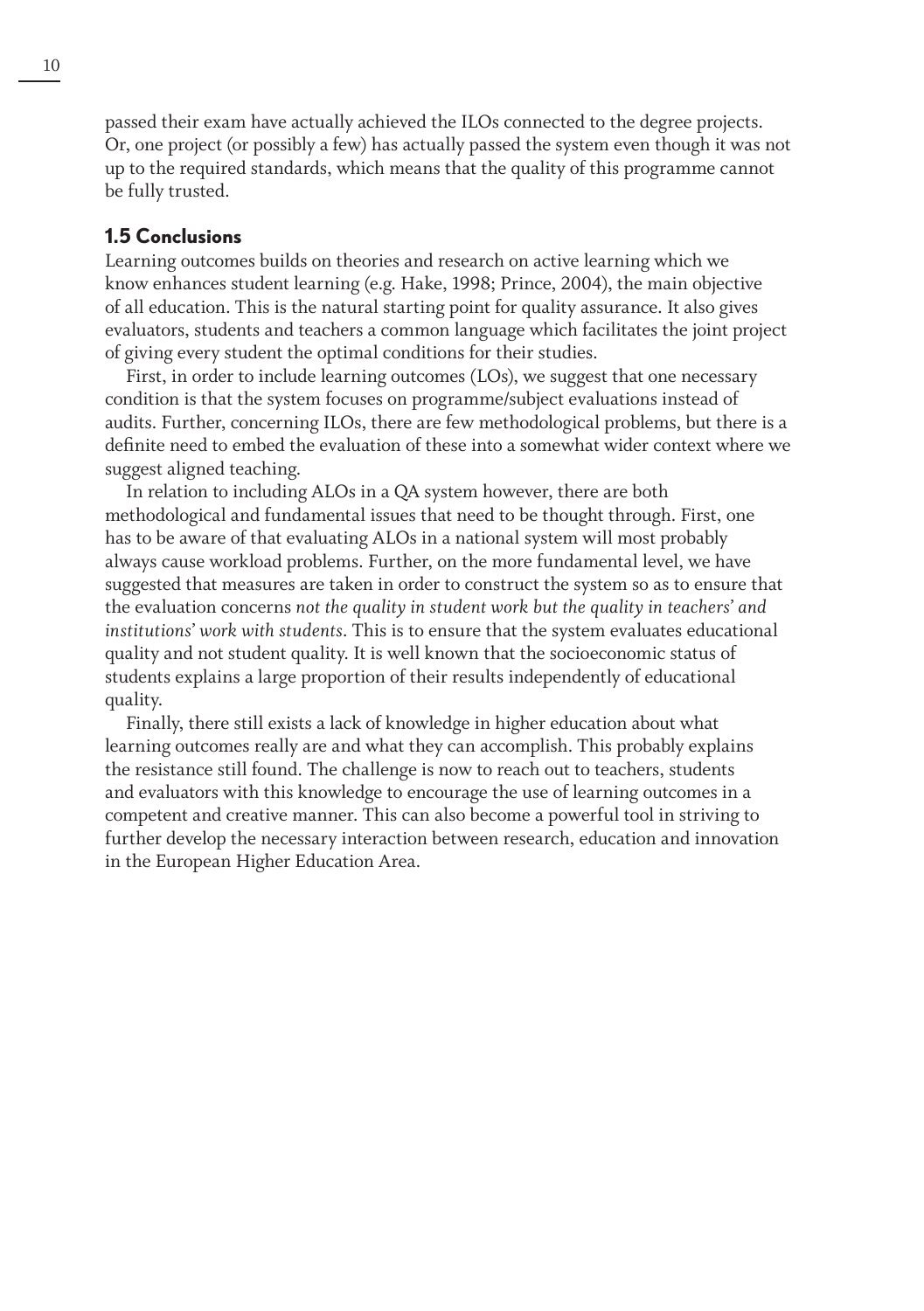#### **Literature**

Biggs, J.B. (2003). *Teaching for Quality Learning at University.* Buckingham: Open University Press/Society for Research into Higher Education. (Second edition)

Fokus på kunskap – kvalitet I den högre utbildningen. *Focus on Knowledge – Quality in Higher Education*. Government Bill 2009/10:139.

ENQA Standards and Guidelines for Quality Assurance in the European Higher Education Area (ESG). http://www.enqa.eu/pubs\_esg.lasso

EUA Policy Statement, on Quality and Quality Assurance in the European Higher Education Area, Palermo, 21 October 2010. Status: For adoption.

The Framework of Qualifications for the European Higher Education Area (QFEHEA) http://www.ond.vlaanderen.be/hogeronderwijs/bologna/documents/

Gehmlich, Volker (2010). Perspectives of Higher Education Institutions. "Quality Assurance and Learning Outcomes", European Association for Quality Assurance in Higher Education (ENQA). Vienna, Austria, September 2010. http://www.enqa.eu/ eventitem.lasso?id=317&cont=pasteventDetail

Hake Richard R. (1998). Interactive-engagement versus traditional methods: A sixthousand-student survey of mechanics test data for introductory physics courses. *American Journal of Physics, Vol 66*, No. 1, January.

Kvalitetsutvärdering för lärande (*Quality for Learning*). Rapport 2009:25 R Högskoleverket. Swedish National Agency for Higher Education. www.hsv.se

O'Donovan, B., Price, M., Rust, C. (2008). Developing student understanding of assessment standards; a nested hierarchy of approaches. *Teaching in Higher Education, 1470-1294, Vol13*, Issue 2, 2008, Pages 205 – 217.

Prince, M. (2004). Does Active Learning Work? A Review of the Research. *Journal of Engineering Education, Vol 93* (3), 223-231.

Price, M., O´Donovan, B., Rust, & C., Carrol J. (2008). Assessment Standards: A Manifesto for Change. *The Brookes eJournal of Learning and Teaching, Vol 2*, issue 3.

Rust, C., Price, M., & O'Donovan, B. (2003) Improving Students' Learning by Developing Their Understanding of Assessment Criteria and Processes. *Assessment and Evaluation in Higher Education, Vol 28*, No. 2.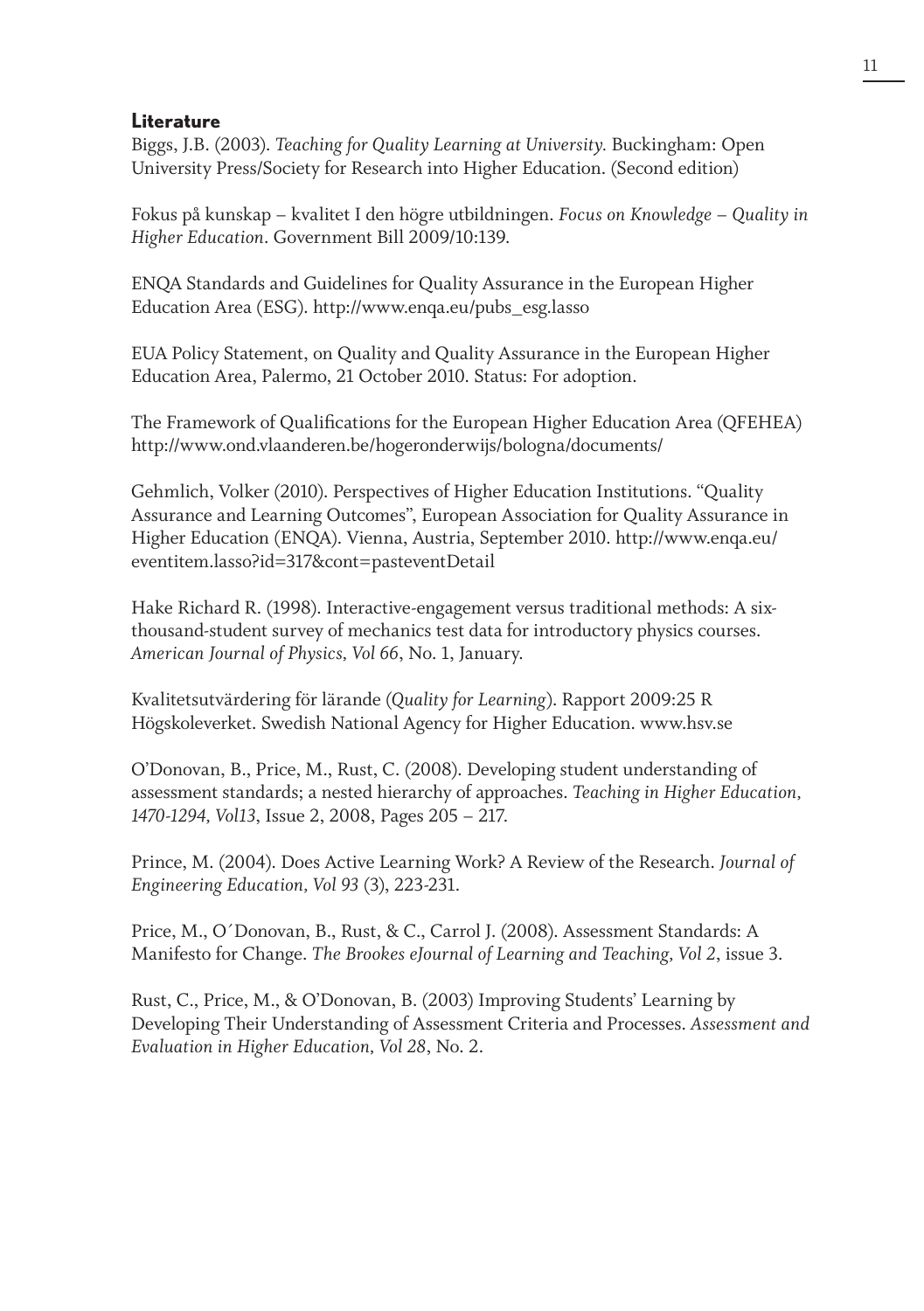## Chapter 2: Learning outcomes in external quality assurance: The case of Spain

*María Becerro, Laureano Gonzalez-Vega & Juan José Sobrino*<sup>5</sup> *, National Agency for Quality Assurance and Accreditation of Spain (ANECA), Spain*

#### **2.1 Introduction**

At this moment, there are 78 universities (of which 50 public and 28 private) with a total of 1.600.000 students in Spain. While higher education is regulated by national authorities (namely the Ministry of Education), the funding of public universities is regionally based, and universities autonomous under the Spanish Constitution. The last reforms (Royal Decrees 1393/2007 and 861/2010) remove the old national degrees catalogue and give the universities the freedom and flexibility to offer Bachelors and Masters instruction in the fields that they internally decide.

In Spain, accreditation of programmes exists, but not accreditation of institutions (though the internal quality assurance systems of institutions can be evaluated). Once one university has decided to offer a degree before admitting students, its study programme must be first evaluated by the quality assurance agency in charge (ANECA or one of the regional quality assurance agencies with such a competence), and then authorised by the corresponding region.

Spanish legislation establishes three different stages in the accreditation process (understood as the application of the external quality assurance of Spanish regulations): Ex-ante accreditation, follow-up procedure and ex-post accreditation.

After October 2007 (time of publishing the Royal Decree 1393/2007) and until July 2010, ANECA has performed the ex-ante accreditation of more than 5000 Bachelor's and Master's degrees, which constitutes the new offering of Spanish universities for this course 2010/2011.

Ex-ante accreditation is devoted to verify that the design of the considered study programme includes the criteria established by law and whose interpretation and application was made by ANECA. At this time, ANECA (and other regional agencies) are starting the so-called follow-up procedures to check, by non-intrusive means, that the institution is implementing the study programme according to the approved design. Finally, the ex-post accreditation will certify that the programme has been accomplished according to the already approved conditions in the ex-ante accreditation process (every six years for Bachelors and every four years for Masters).

Concerning the ex-ante accreditation procedure, Spanish regulations establishes that the design for new degrees have to be evaluated according to a series of quality-based criteria to be applied on the basis of the degree proposal presented by the university. This proposal contains the following information:

- 1. Description of the degree
- 2. Justification
- 3. Competences

<sup>5</sup> Corresponding author. E-mail: mbecerro@aneca.es, jsobrino@aneca.es and lgonzalez@aneca.es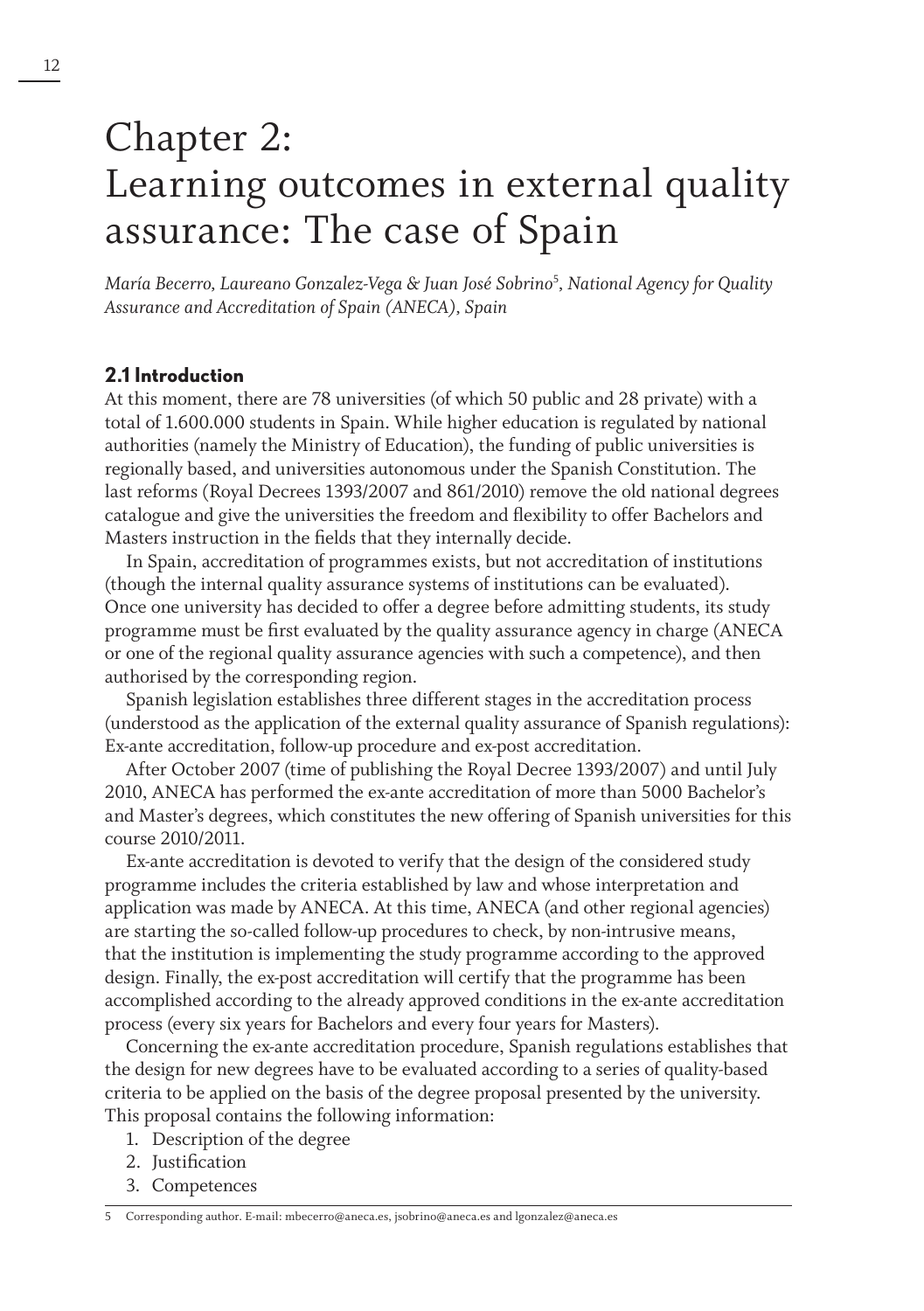- 4. Student entry and admission
- 5. Programme planning
- 6. Academic staff
- 7. Resources and services
- 8. Anticipated outcomes
- 9. Quality assurance system
- 10. Agenda for implementing the degree

The rest of this paper is devoted to show where learning outcomes appear in the ex-ante accreditation procedure ANECA has applied during the last three years when evaluating more than 5000 Bachelor's and Master's degrees.

#### **2.2 Where are learning outcomes integrated in the Spanish accreditation process?**

Learning outcomes appear in Spanish regulations through Dublin Descriptors. They were included in the Spanish legal framework (Royal Decrees 1393/07 and 861/2010) , after which all Spanish degrees need to prove their alignment with the corresponding level. The Spanish Qualification Framework for Higher Education (called MECES) has been established and defined in terms of learning outcomes (in force from December 2010). These legal frameworks (both European and Spanish) are integrated as part of the evaluation process regarding "competences" (referred to as "learning outcomes" here, and when talking about Qualifications Framework).

Section 3 of the proposal for a concrete degree (Bachelor or Master) must explicitly describe the learning outcomes characterising it. And, moreover, the competences to be acquired by the students must be consistent with those required by the degree and by MECES (or by the Qualifications Framework for the Higher Education Area). Competences and learning outcomes must be understood here as synonymous but, when talking about modules in a study programme (section 5 of the proposal), competences must be described in terms of learning outcomes (which implies a different use of both terms depending on the context). The use of the same terms with different meanings depending on the context has been a clear source of misunderstandings during the entire process.

For some "professional" degrees (e.g. Medicine or Civil Engineering), "professional" learning outcomes must also be taken into account both at the proposal and at the evaluation level. The Ministry of Education, in close contact with the corresponding professional counterparts at the administration, defines "a priori" these "professional" learning outcomes.

It is worth mentioning here that, for all the competences (or learning outcomes) included in section 3, their assessment must be described explicitly.

Section 5 of the degree proposal is devoted to programme planning. It must display a coherent structure of modules and ECTS credits in relation to the intended learning outcomes introduced in section 3. Contents, training activities, assessment system and prior requirements specified on each module must be appropriate for the module aims.

Section 8 of the degree proposal must describe the general mechanisms for assessing the learning outcomes of students. Section 9 deals with how the internal quality assurance system works to monitor the appropriateness of the planned learning outcomes assessment.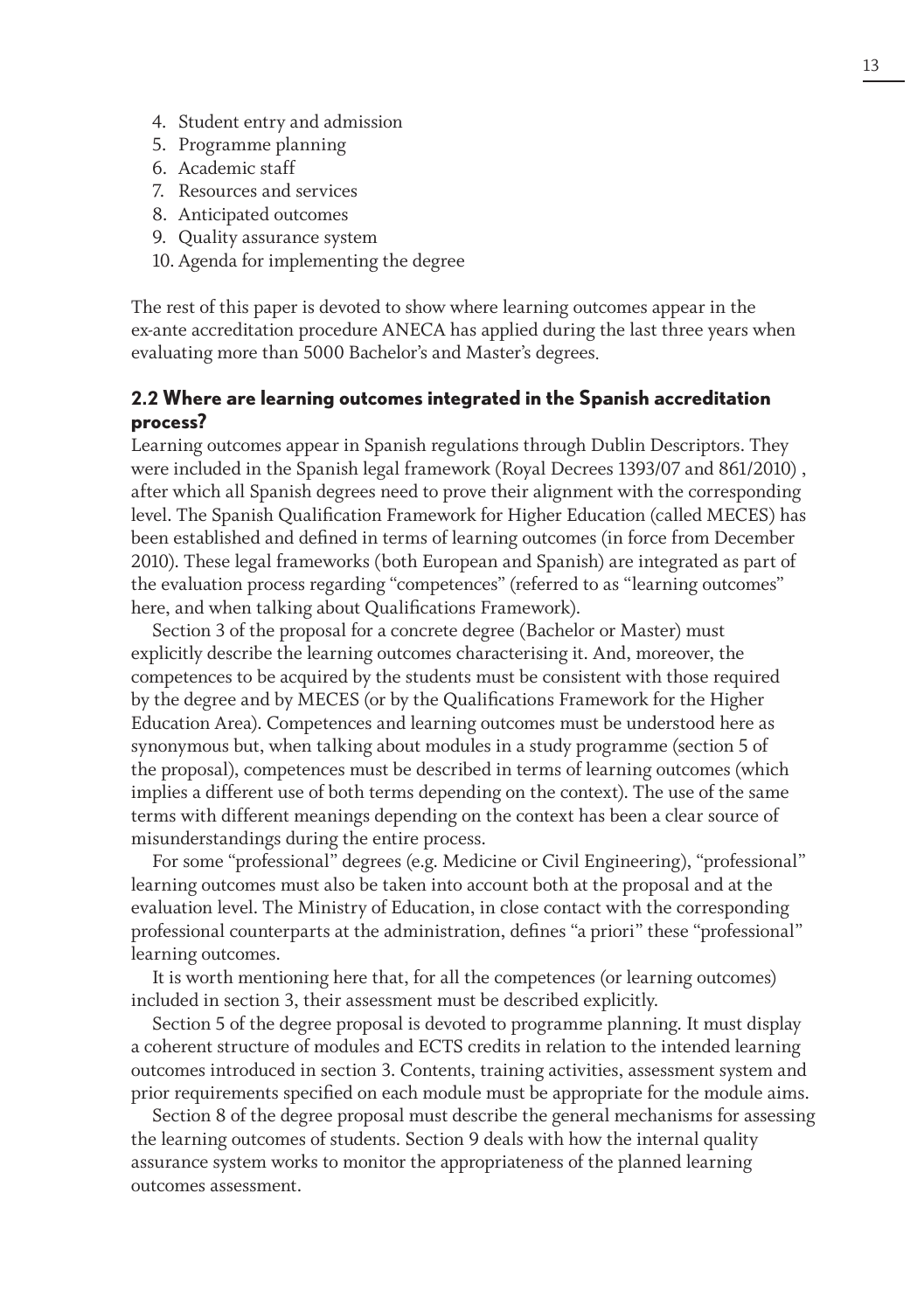Each proposal is evaluated by a commission according to a set of previously defined criteria. Those criteria, more closely related with learning outcomes, are the following:

- 1. The study programme must constitute a proposal for study that has been designed in a coordinated way and takes into consideration the student's dedication within a given period of time. The competences to be acquired by students must be assessable and consistent with those corresponding to a Bachelor's or Master's degree.
- 2. The study programme must have a module, course and credit structure that is consistent with the defined competences and supported by mechanisms to coordinate teaching. The contents, learning activities, evaluation system and prerequisites specified in each module must be suitable in order for students to acquire the intended competences in the module.
- 3. The design must provide a résumé with the competences to be acquired and their evaluation in the modules that make up the degree design, including the core subjects, compulsory and free choice courses, work experience or placement and the Bachelor's or Master's thesis.

The commission's experts do answer a fixed set of questions, including, when appropriate, the corresponding comments. Among many other questions, those more closely connected with learning outcomes are the following:

- 1. Do the defined general competences correspond with those set by Royal Decree 1393/2007 for awarding of a corresponding Bachelor's or Master's degree?
- 2. Do the proposed competences match those specified in the literature of national and international networks and entities?
- 3. Are the competences acquired by the student in the module/course in line with the requirements of the degree?
- 4. Are the module/course competences specified in terms of learning outcomes?
- 5. Do the contents described in the module/course bear a relationship with the established competences?
- 6. Do the teaching activities in each module/course (considering the teaching/ learning methodology) bear a relationship with the competences to be acquired by the student?
- 7. Do the modules and courses make the study programme consistent with the general aims and competences of the degree?
- 8. Does the proposed evaluation system allow for assessment to be made of the learning outcomes of students?

What has been described so far shows that learning outcomes play a central and prominent role in the evaluation of a degree proposal.

## **2.3 What are the results of the Spanish ex-ante accreditation procedure? Next steps concerning learning outcomes?**

The results of the ex-ante accreditation procedure appear in the next two tables where the results of the evaluation are shown in terms of the five knowledge areas (which are defined in the Spanish regulations). These data were gathered in September 2010.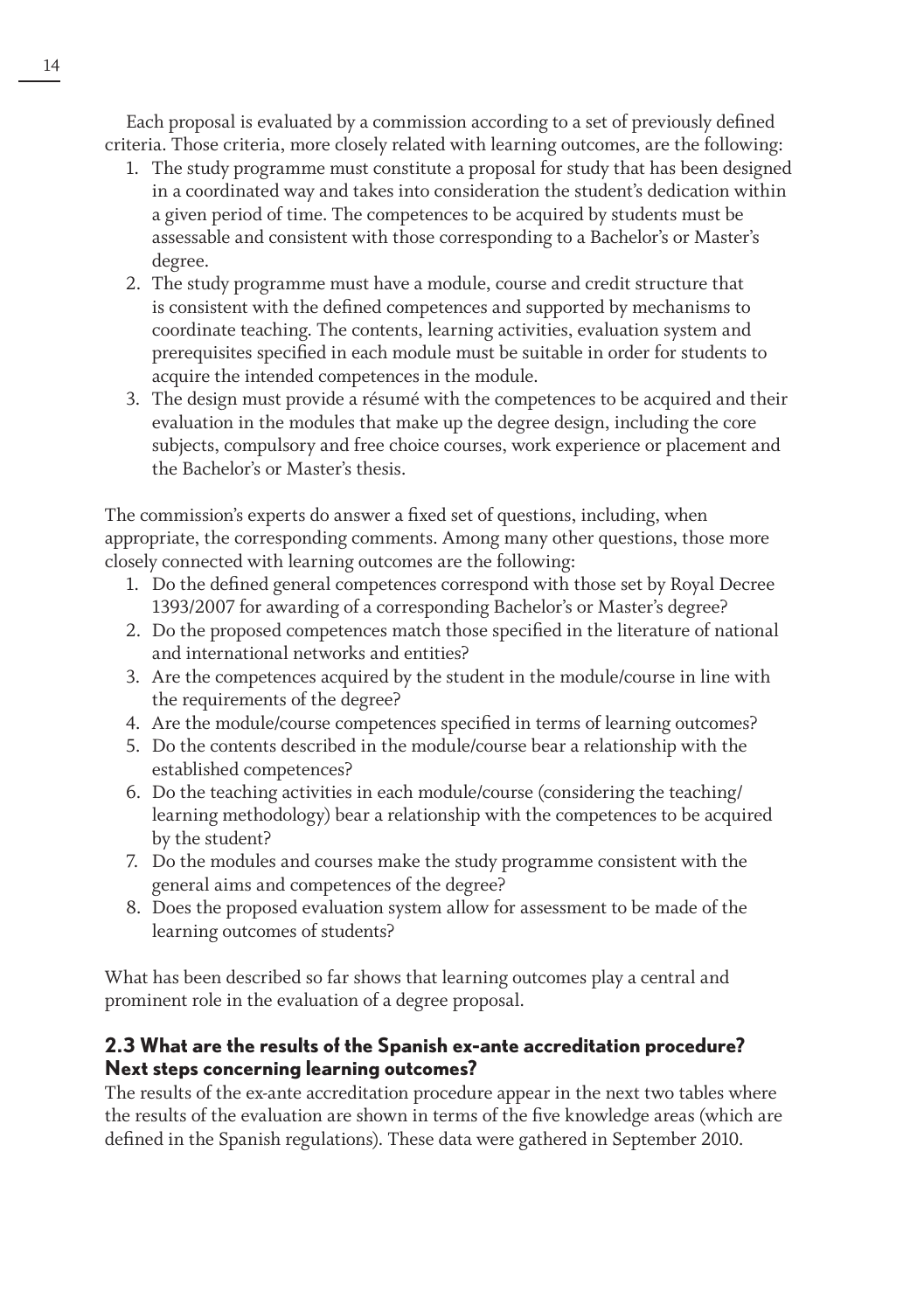| <b>KNOWLEDGE AREA</b>               | <b>NEGATIVE</b> | %    | <b>POSITIVE</b> | %     | <b>TOTAL</b> |
|-------------------------------------|-----------------|------|-----------------|-------|--------------|
| <b>Arts and Humanities</b>          | 5               | 1,3% | 374             | 98.7% | 379          |
| <b>Sciences</b>                     | 4               | 1,8% | 216             | 98,2% | 220          |
| Health                              | 16              | 4,7% | 321             | 95,3% | 337          |
| Social Sciences and Law             | 48              | 5,7% | 798             | 94,3% | 846          |
| <b>Engineering and Architecture</b> | 26              | 4.0% | 632             | 96.0% | 658          |
| Global                              | 99              | 4,1% | 2341            | 95,9% | 2440         |

**Table 1: Bachelor ex-ante accreditation**

| <b>KNOWLEDGE AREA</b>               | <b>NEGATIVE</b> | %    | <b>POSITIVE</b> | %     | <b>TOTAL</b> |
|-------------------------------------|-----------------|------|-----------------|-------|--------------|
| <b>Arts and Humanities</b>          | 25              | 6,2% | 380             | 93,8% | 405          |
| <b>Sciences</b>                     | 19              | 5,6% | 323             | 94.4% | 342          |
| Health                              | 17              | 4,4% | 367             | 95,6% | 384          |
| Social Sciences and Law             | 70              | 7,3% | 888             | 92,7% | 958          |
| <b>Engineering and Architecture</b> | 24              | 4,5% | 508             | 95,5% | 532          |
| Global                              | 155             | 5,9% | 2466            | 94,1% | 2621         |

#### **Table 2: Master ex-ante accreditation**

The proposals were evaluated at ANECA by several commissions, most members of which came from academia, but included also students and professionals. In many cases, several iterations were needed in order to obtain a final positive report that typically included several recommendations.

In many cases, a final negative report was based in the fact that the proposed learning outcomes did not fit well with the corresponding level. For example, cases where the intended learning outcomes were too advanced for a Bachelor or too elementary for a Master (according to the level description in terms of learning outcomes (LOs) in the Qualifications Framework for the Higher Education Area).<sup>6</sup>

The ex-ante accreditation procedure is continued now by the corresponding follow-up. Since society (and not only students) needs to get informed about the characteristics of new degrees, this will be, first, based on the need that universities commit with the strong need of visibility and transparency. The other two tools of the follow-up procedure are the monitoring of how the internal quality assurance systems are working, and the comparison between the intended learning outcomes and those achieved by the students.

The follow-up procedure is just starting in Spain since the first (ex-ante) accredited degrees started in October 2008, and it is performed by ANECA and the other existing regional quality assurance agencies in Spain (under the coordination of the Ministry of Education). ANECA is just starting a pilot project to study the difference between the intended learning outcomes and the achieved learning outcomes by analysing a

In this link, more related information can be consulted: http://www.enqa.eu/files/QA%20and%20LO/Laureano%20Gonzalez.pdf

The introduction of new programmes together with the analysis of their learning outcomes has opened an important debate within the ANECA evaluation committees that has not been completely solved yet: is it reasonable to offer overly specialised training at the Bachelor level? For example, the opportunity for Bachelor proposals like Nanosciences, Bioinformatics, etc. has been very much discussed.

ANECA considers that the learning outcomes of the new programmes should be in line, at least, with: the naming of the proposed programme; the National Qualifications Framework and/or the Framework for Qualifications of the European Higher Education Area; the stakeholders's opinion; and similar programmes of the international area that support this programme. With this criteria, several programmes of the Bachelor level did not receive a positive report from ANECA at the evaluation procedure, because they were more appropiate for a Master level.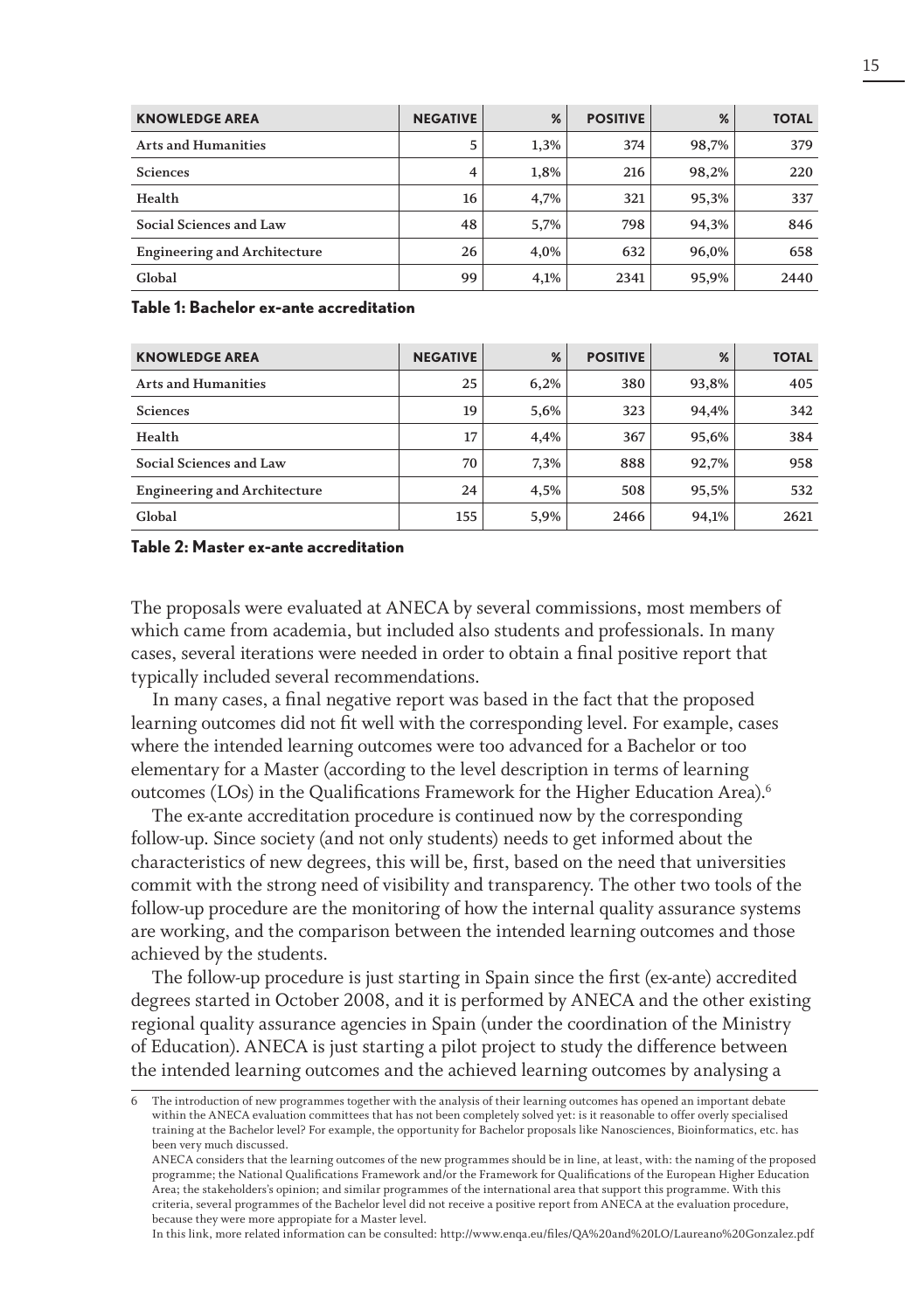random choice of Bachelor's and Master's thesis against the information appearing in the proposal.

#### **2.4 Conclusions**

Learning outcomes have been one of the central topics of discussion in the ex-ante accreditation procedure that all Bachelor's and Master's degrees have been through during the last three years. If the focus here was on the intended learning outcomes, the follow-up and the ex-post accreditation procedures will focus on the achieved learning outcomes.

This is not an easy task and there is a strong need for working out an agenda to help universities to adapt their teaching and learning methodologies to a learning outcomes approach (including their assessment). Several working groups have been established (with the help and support from quality assurance agencies, the Ministry of Education and the Bologna Experts Team in Spain) to monitor the role that learning outcomes are playing in our curricular reform (at the design and at the implementation levels) and, when implementing new degrees, to analyse how learning outcomes are used in order to identify common misunderstandings and to provide appropriate advice.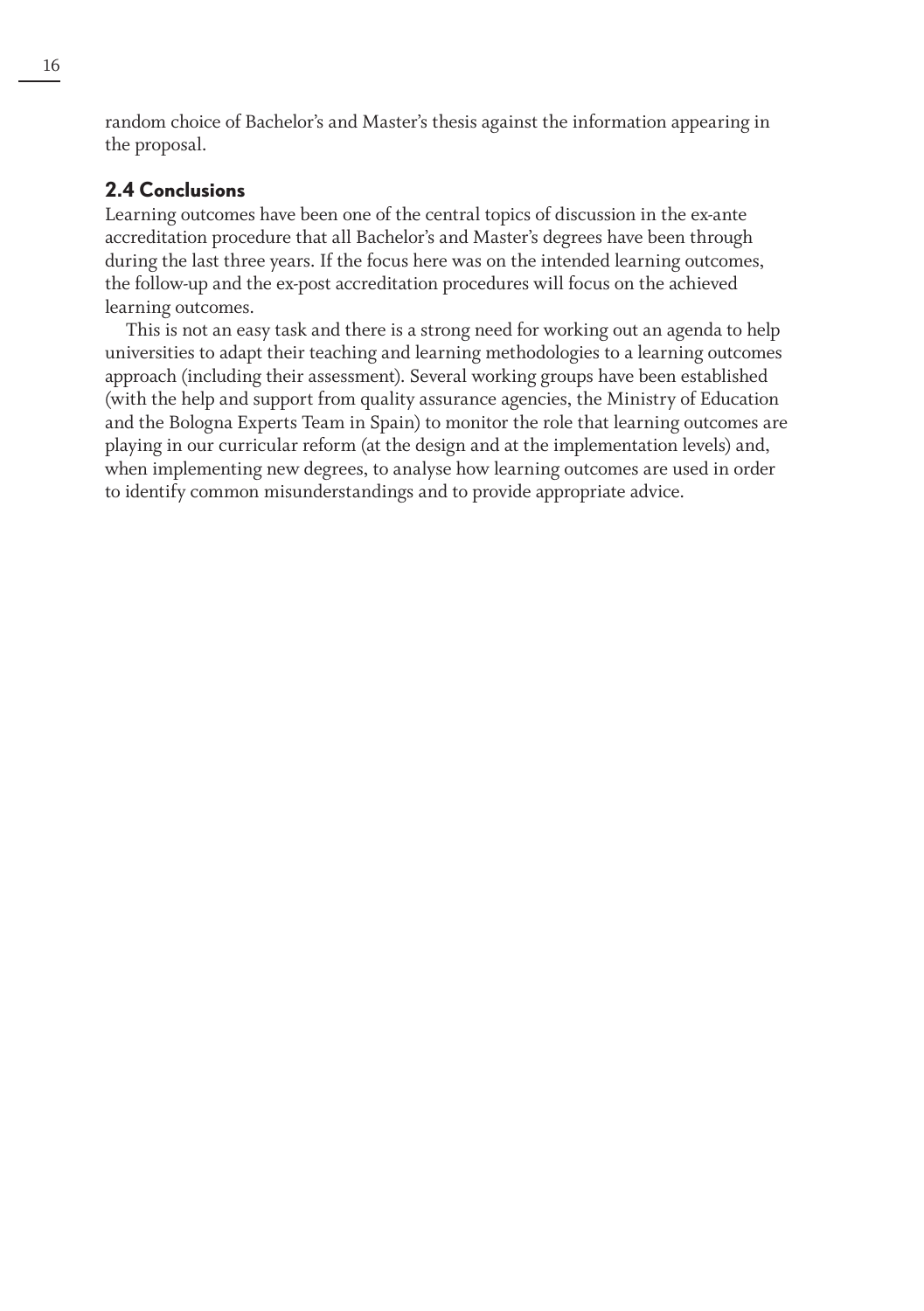## Chapter 3: Determining whether intended learning outcomes meet subject-specific and academic and/or professional requirements

*Peter Cullen, Higher Education and Training Awards Council (HETAC), Ireland*

## **3.1. Meaning of Intended Learning Outcomes (ILOs) versus Expected Learning Outcomes (ELOs) versus Actual Learning Outcomes (ALOs)**

The following paragraphs outline understandings of the terminology used.

Learning refers to the processes by which a sustainable change in someone's knowledge, skill or competence occurs.

Learning outcomes in this context means 'statements of what a learner knows, understands and is able to do on completion of a learning process, which are defined in terms of knowledge, skills and competence' (EQF<sup>7</sup> definition).

A programme of education and training refers to any process by which learners may acquire knowledge, skill or competence.

Effective learning activities are purposefully directed towards attainment of a programme's educational goals and build on (connect with) and modify prior learning.

**Intended learning outcomes** represent a programme's educational goals. They describe the learning outcomes that the teacher intends that learners will attain as a result of teaching and learning activities. It is reasonable to insist that intended learning outcomes must always include specification of the minimum intended learning outcomes.

**Actual learning outcomes** represent the knowledge skill and competence at the end of a programme. They are actually achieved by a learner and should, if the programme is effective, include at least the minimum intended learning outcomes; they will typically include additional outcomes.

**Expected learning outcomes** represent in a generalised way the level of learning expected before a particular type of qualification may be made – they are the concern of qualifications frameworks (and subject, discipline and professional standards). Expected learning outcomes may be expressed to define the minimum, typical or range of standards for the level – whichever it is, it should be made explicit.

Learning outcomes may describe the change in knowledge, skill or competence *or* the cumulative result (end result) of all learning falling within the scope of the qualification and programme concerned, including prior learning at the time of entry to the programme. Expected and Intended learning outcomes expressed for major higher education awards (e.g. awards signifying completion of a Bologna Cycle) are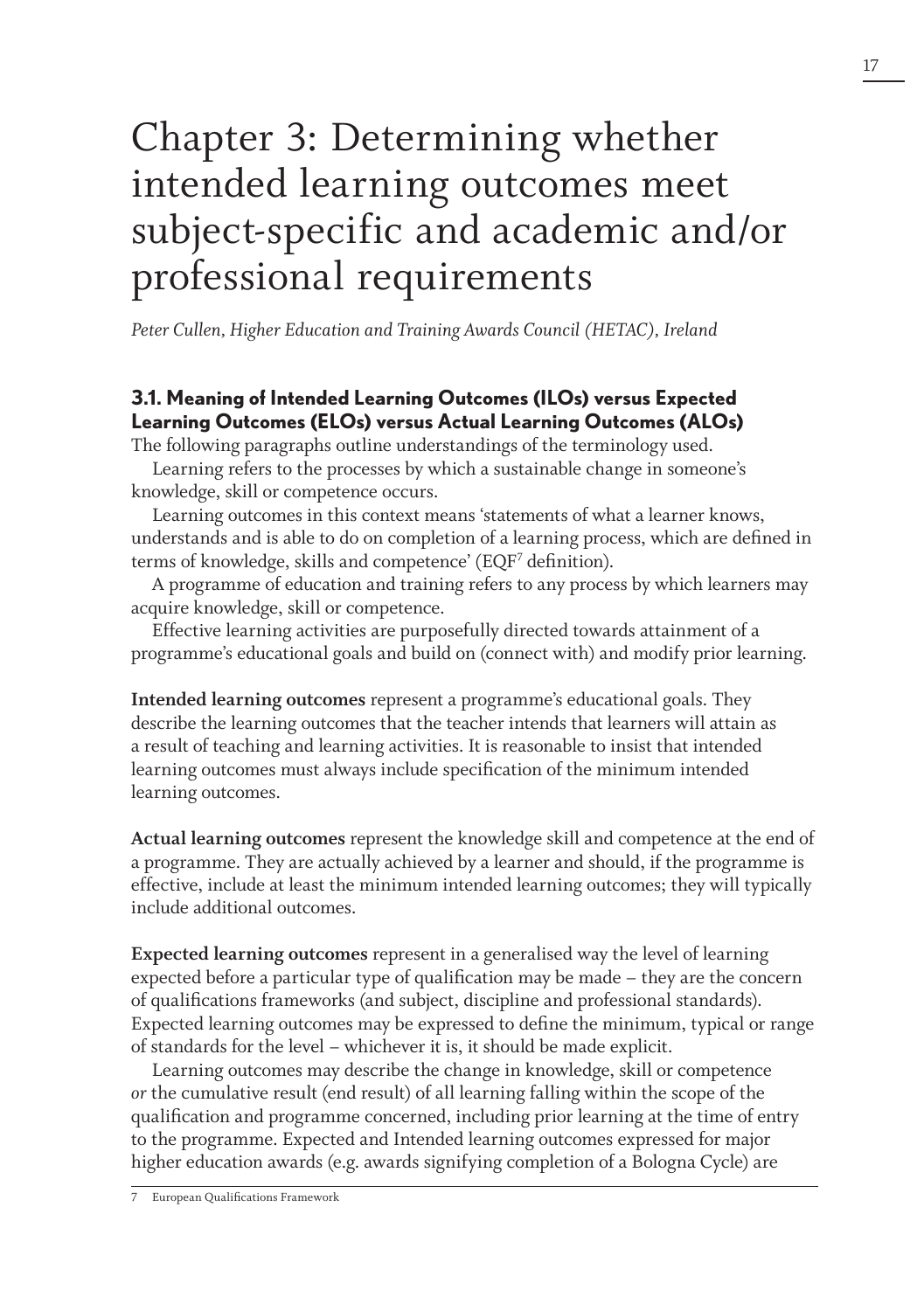generally cumulative in this sense. Expected learning outcomes associated with qualifications frameworks are also generally cumulative.

Ideally, intended learning outcomes should be assessable either directly or by inference.

#### **3.2. Mapping of Intended Learning Outcomes to European or National Qualifications Frameworks and any (other) legally binding standards**

It is common practice to map ILOs to qualifications frameworks and/or qualifications standards to determine whether they meet the legally binding subject-specific and academic and/or professional requirements expressed by these benchmarks.

Before commenting on what is meant by mapping, it is important to reflect on how frameworks and other standards are expressed and on their varied purposes.

Qualifications frameworks typically consist of a system of reference levels and may include qualification types. The reference levels of qualifications frameworks are normally expressed in terms of generalised expected learning outcomes statements (level indicators). Levels may be defined as ranges or as thresholds. Where a level is defined as a range, the indicators may, for example, signify level completion with pairs of such indicators bounding the range. Alternatively, indicators may express typical outcomes for the level. It is important to be clear about such matters as they can vary between different frameworks.

Typically, the indicators' elements are organised under common strands such as knowledge, skill or competence in the case of the European Qualifications Frameworks (EQF). Qualification types are templates for qualifications that are associated with a level.

There are different kinds of qualifications frameworks, including international metaframeworks, national qualifications frameworks and discipline-specific qualifications frameworks.

**Meta-frameworks** are designed for aligning national qualifications frameworks but are frequently used to for aligning specific qualifications. They express statements about generalised knowledge, skill and competence. The EQF and Qualifications Framework for the European Higher Education Area (QFEHEA) are examples.

**National qualifications frameworks** are designed to set overall standards for qualifications, facilitate recognition of qualifications, and facilitate access to, and transfer and progression between programmes. There may be a single multipurpose national qualifications framework in a country or there may be multiple national qualifications frameworks where each might, for example, be optimised for qualifications in a particular domain (e.g. vocational, higher education, etc.). European policy is that national qualifications frameworks be aligned to a meta-framework and hence to each other.

**Discipline specific qualifications frameworks** may be national or international they are optimised for use within a discipline-area.

Discipline-specific qualifications (or awards) standards may be established in association with a qualifications framework – these set out common features of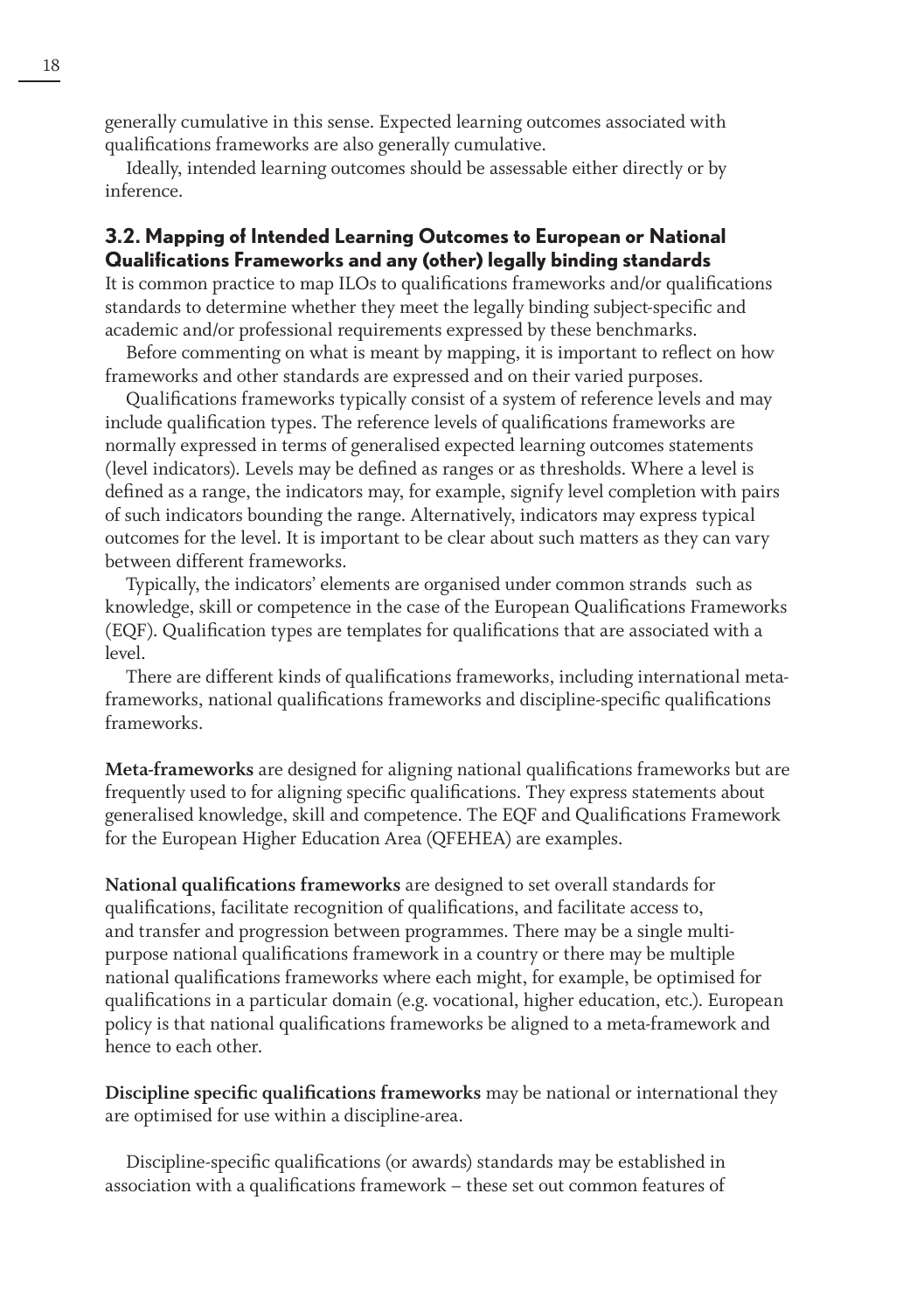specified qualification types in the relevant discipline. The QAA<sup>8</sup> subject benchmarks are an example.

The higher education qualifications required for certain professions are regulated. This may be at national level (by or through statute) or at international level (European Directives). It should be noted that not all legally binding standards are expressed as expected learning outcomes. Article 46 of Directive 2005/36/EC of the European Parliament and of the Council on the Recognition of Professional Qualifications (which deals with Architecture) is an example where learning outcomes are easily identifiable. However, there are many that focus on (or include) 'inputs' which have to do with how (and for how long) people are educated, trained and assessed.

Mapping involves establishing a (level equivalence) link between the intended learning outcomes (ILOs) and the expected learning outcomes (ELOs) of a standard (whatever the type).

Mapping is typically done in the context of developing, validating, accrediting, reviewing, approving, a programme or recognising a qualification. These processes can be found in both internal and external quality assurance procedures.

Mapping is also applied in both institutional and system level research.

#### **3.3. Need to acknowledge the implications of uncertainty of such mappings different experts may have different views**

Both intended learning outcomes (ILOs) and expected learning outcomes (ELOs) as statements about knowledge, skill and competence admit interpretation variance. Different disciplines may have subtly different ways of expressing ILOs and presumably interpreting ELOs.

It has been argued in the literature that the concept of a 'community of practice' and the associated literature and ideas may be useful for helping to understand how practitioners in different disciplines interact with generalised standards such as qualifications frameworks and help define and express ILOs. It may also help understand how broader consensus about how to consistently interpret multi-purpose qualifications frameworks develops.

Normally, prior to (or during) mapping the ILOs are expressed in (or transformed to) the same format as the relevant ELOs (for example, in knowledge, skill and competence strands).

Mapping of ILOs, for example, to a level in a qualifications framework requires deep understanding of both the ILOs and the framework's level indicators (ELOs). Mapping involves making judgements about level based on the ILOs and ELOs and one's understanding of each informed by other evidence. It needs to be appreciated that judgements are informed by the indicators as well as a person's experience of concrete examples (e.g. various qualifications with which she or he is familiar and which are linked with the framework and/or aligned frameworks). The communities of practice concept mentioned earlier may be helpful in understanding the issues.

It is self-evident that judgements of even well-informed individuals may differ. Collective judgement perhaps informed by accumulation of individual judgements is warranted. This can be accomplished by survey, broad consultation or committee processes (involving panels of experts) or combinations of these.

Regular reflection and evaluation of experience of implementing learning outcomes is also necessary (for example through national or international research projects).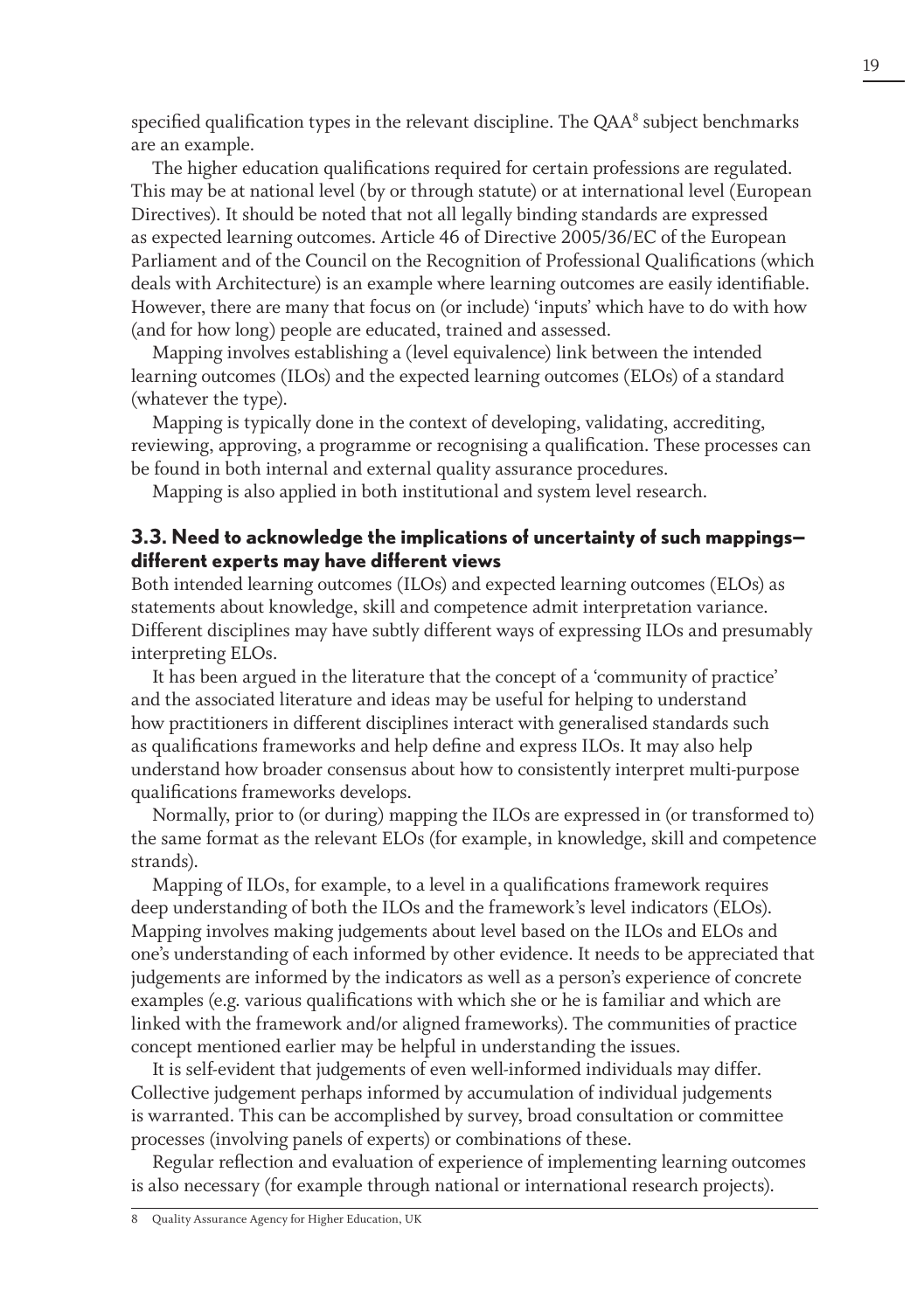#### **3.4. Mapping (benchmarking) of ILOs against other internationally wellaccepted standards for that subject or profession**

Comparing ILOs against other internationally well-accepted standards for the subject or profession is always warranted. This may include benchmarking a particular programme's ILOs against those of internationally respected programmes at the same nominal level, including those in other countries. This is normally done when developing a new programme.

Widespread use of qualifications frameworks and meta-frameworks can facilitate such comparisons by requiring programmes to express their ILOs in formats which facilitate international comparisons.

It is very important for this benchmarking not to result in the cloning of programmes and qualifications. One needs to keep institutional autonomy and the need for diversity in mind.

#### **3.5. Mapping ILOs in emerging areas**

Standards development tends to lag the development of new disciplines. New disciplines such as Nano-science and Bio-informatics have grown from interdisciplinary work. In new areas, there may be no inter-disciplinary standards and little consensus about specific ELOs. In such cases, the generic standards of qualifications framework provides some support as do discipline-specific standards of parent disciplines. Where the latter don't exist, consistent mapping can be a significant challenge.

In designing ILOs for new areas it is important to ensure that they are coherent and not mere aggregations of disconnected knowledge, skills and competences—mapping against generic qualifications frameworks can help bring such issues into focus.

### **3.6. Panel functionality: needs to be able to work as team**

It has already been mentioned that mapping ILOs requires collective judgement. Typically, this will involve a panel of experts. The following principles are offered.

The panel should include:

- international expertise in the discipline concerned
- pedagogical expertise
- at least four members

All who participate in such panels require training in how to consistently scrutinise ILOs and map them to the relevant standards.

Training procedures may also be useful for the purpose of assessment and selection of experts. Performance of experts in panels should be monitored and this may also be used for future selection.

When forming a panel, it is important that due regard is paid to the importance of the panel being able to function as a team.

### **3.7. Scrutinising Intended Learning Outcomes (i.e. statements about knowledge, skill and competence) in the context of mapping**

When a panel (particularly, if it is external) is verifying a mapping of ILOs to a standard, the following points should be taken into account:

• ILOs as statements may be incomplete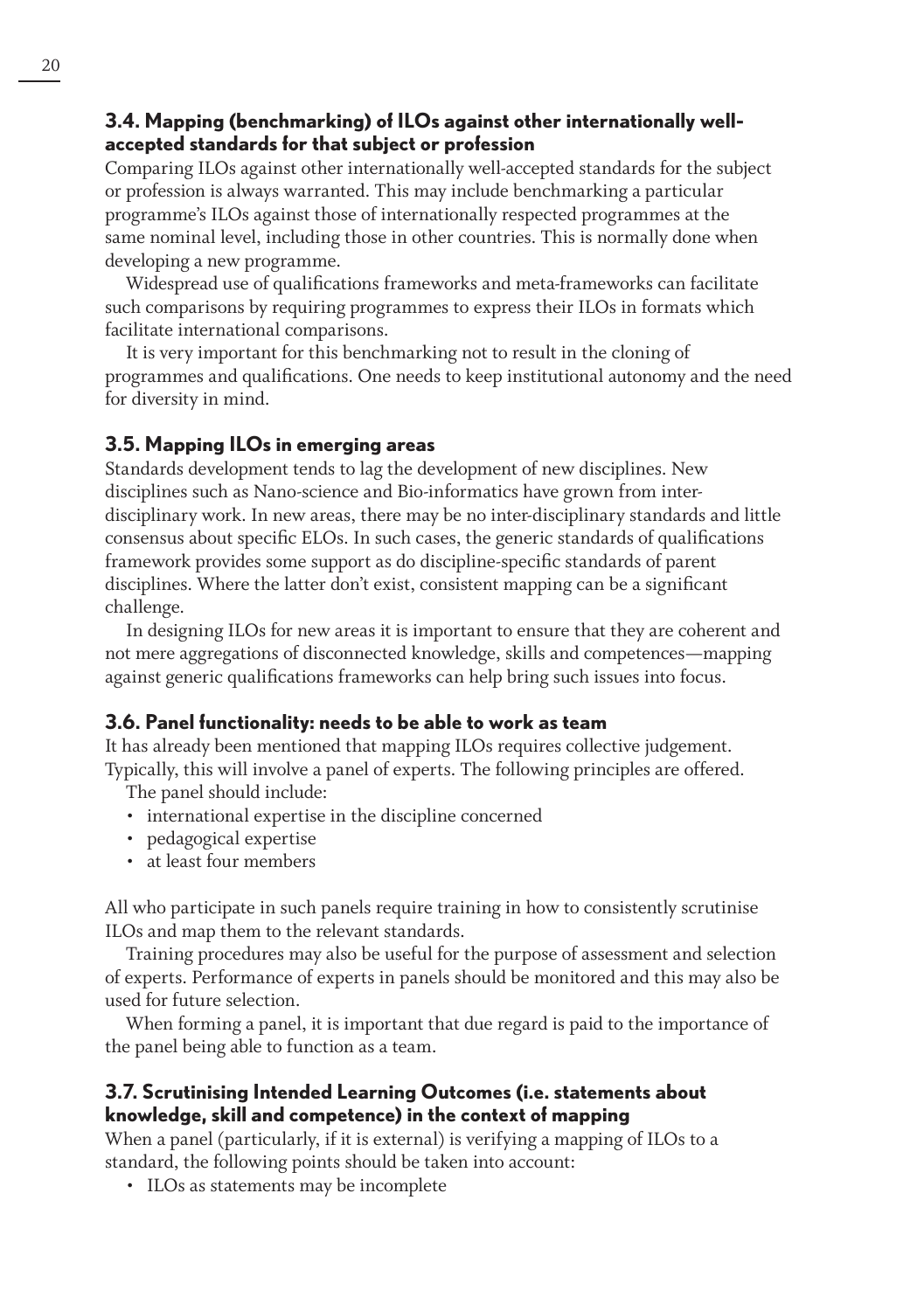- One needs to be clear about what the minimum ILOs are
- Ways of expressing ILOs can vary between different disciplines
- The existence of mature communities of practice is important to ensure ILOs will be interpreted and implemented consistently
- Experience shows that academics are often weak on expressing skill and competence ILOs relative to knowledge ILOs
- When scrutinising ILOs, one should not restrict ones attention to the ILO statements but should also look at assessment (formative and summative), teaching, etc., which can aid in their interpretation and perhaps reveal tacit outcomes or the reverse
- Professional associations tend to be relatively strong on the expression of skills and competences

Examination of the associated programme's inputs, environment, intermediate outcomes, assessment tasks, etc., can all help better understand the intended learning outcomes and the real standard of knowledge, skill and competence required behind the ILOs to be mapped.

Here it is assumed that knowledge, skill and competence in principle can be described. The learning outcomes perspective is particularly well suited to thinking about teaching, learning and quality assurance and is strongly to be encouraged. All of this should not blind one to the profound dangers of focusing exclusively on statements about knowledge, skill and competence or relying solely on comparisons between such abstractions. Any statement about knowledge, skill and competence must be backed up by evidence and this does not mean the existence of good quality assurance procedures—it means direct evidence. In some cases, the interpretation of an intended learning outcome can be clarified if the conditions which are expected to result in that learning, or the assessment task which must be successfully accomplished, are also described.

Higher education quality assurance has never eschewed direct examination of such matters. Accreditation or validation (i.e. external programme approval) is an example of a quality assurance procedure which is concerned with inputs, environment and outputs.

Finally a caveat: Learning outcomes do not represent that last word on curriculum or qualification design and indeed there is ongoing debate about the limitations of LOs as a conceptual tool.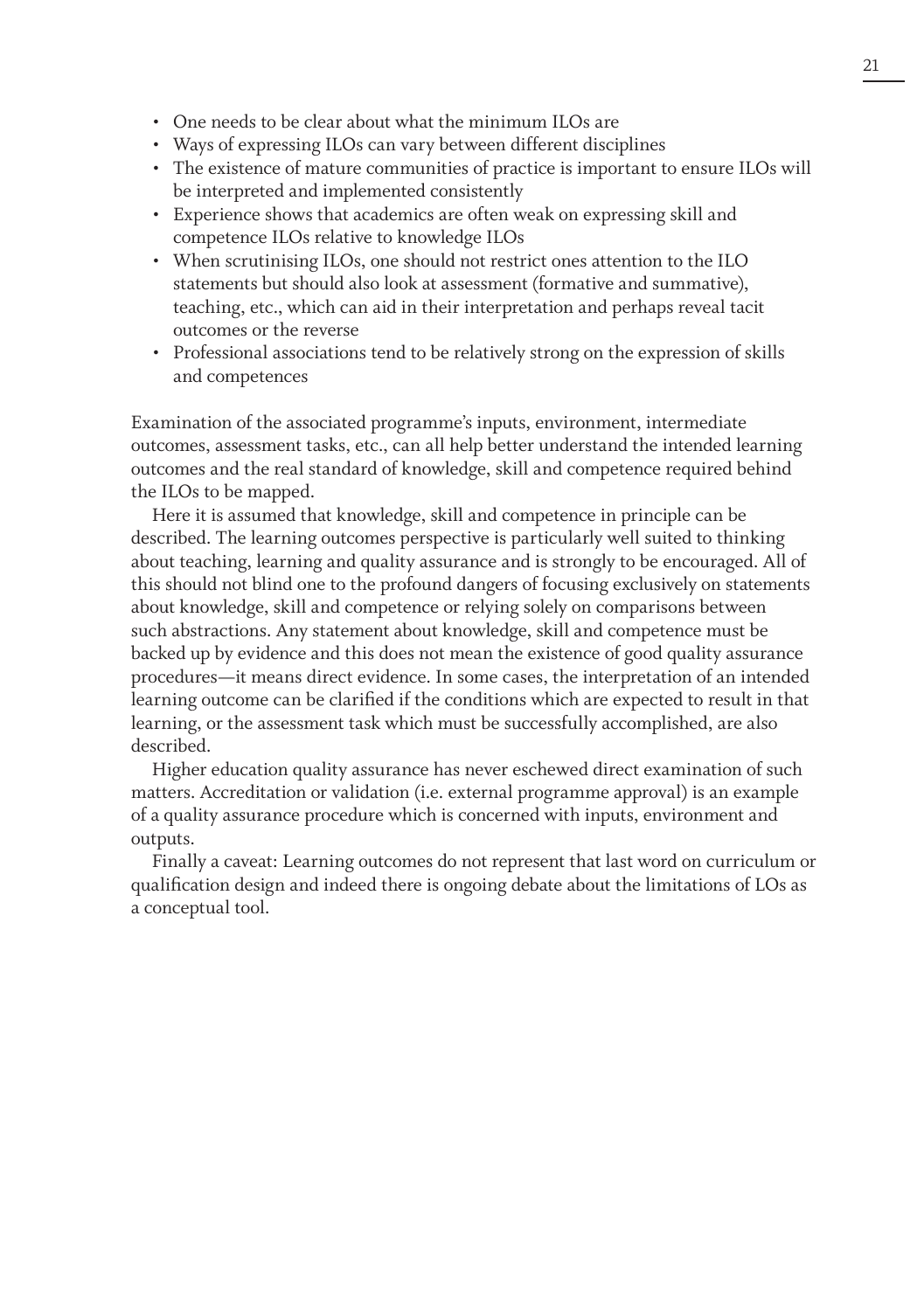## Chapter 4: Which requirements should the formulation of learning outcomes meet?

*Norma Ryan, University College Cork - National University of Ireland Cork, Ireland*

#### **4.1. Introduction**

The introduction of a learning outcomes based approach to teaching in higher education as a formal replacement to the teaching-centred approach was an intrinsic part of the implementation of the Bologna Process. This has essentially meant a shift in focus from the teacher to the student with an emphasis on what a student should know, understand or be able to demonstrate after completion of a process of learning. Although in many instances and for many individual teachers, this has not meant a total shift in approach or in pedagogies used, it is a shift that has required effort on the part of institutions and many teachers. Indeed, the students also needed and continue to need to adapt to the central shift and to take ownership for the learning journey on which they are embarked.

At this point in time, there is a very good, general agreement as to what the definition of a learning outcome is:

*Learning outcomes are statements of what a student should know, understand and/or be able to demonstrate after completion of a process of learning*

The learning activity could be, for example, a lecture, a module or an entire programme. For compliance with the Bologna Process, including the alignment of academic programmes with national qualifications frameworks, learning outcomes must be written for each module and for each programme. Learning outcomes must be simply and clearly described and must be capable of being validly assessed. From this definition of learning outcomes, the observer can see an emphasis on the learner and on the learner's ability to '*do something*'. This is a central shift in focus away from the teacher and his/her objectives and towards the student and his/her achievements and the skills/competences acquired following engagement in a piece of learning. The use of active verbs and terms such as *define, list, name, recall, analyse, calculate, design*, etc. to describe the learning outcomes, facilitate the explanation of the achievement targets to be met by the student. It is important to note that learning outcomes are not designed to replace the traditional way of describing teaching and learning but to supplement it.

The subject of a definition of competence or competency is another question and will not be discussed in this brief paper.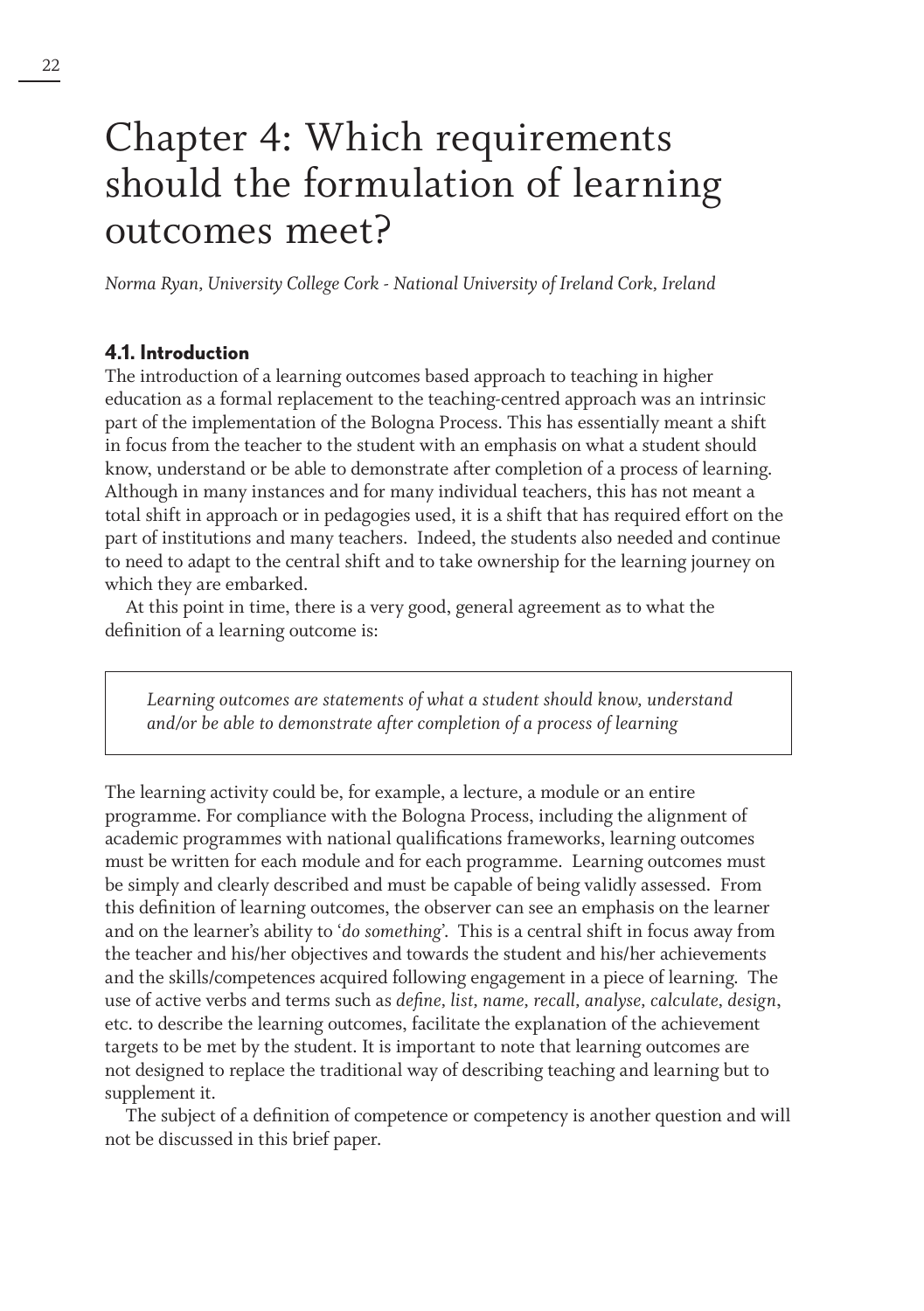#### **4.2. Experiences in implementing a Learning Outcomes Approach – University College Cork: A case study**

One of the key issues arising from this shift in emphasis in approach and attitude in higher education is the need to quality assure the process – the pedagogies, the assessment methodologies and the student learning undertaken. This involves, *inter alia*, a re-consideration of all curricula and the programmes associated with that curriculum.

The paper presented at the ENQA Workshop - *Quality Assurance and Learning Outcomes*, Vienna, Austria, 9-10 September 2010, focused on the experience of University College Cork (UCC) in introducing the learning outcomes approach to teaching across the entire university in a systematic way, and the steps taken to ensure that the introduction was accompanied by appropriate rigour and standards.

Initially, the university participated in an EUA Quality Culture III Project on *Implementing a Learning Outcomes based approach to teaching* in 2003-20059 . A network of six EU universities was involved and the participation of UCC in the project was led by Prof. Áine Hyland, Vice-president and Professor of Education and Dr Norma Ryan, Quality Promotion Unit, UCC. A project of eighteen month duration, the final report was published in 2005. The project focussed on Learning Outcomes rather than Competences, and prepared the way in UCC for the introduction of the approach.

Following on the completion of the EUA project activities, an international Conference on learning outcomes was organised in 2005 in UCC<sup>10</sup>. In addition to a panel of international experts, a significant part of the conference was the presentation of exemplar material from academic staff of UCC and other institutions on their experiences and research into the experience and effects of trialling the learning outcomes approach to their teaching. Many of the contributors from UCC were engaged in the process of studying themselves for the UCC accredited Postgraduate Certificate or Diploma in Teaching and Learning in Higher Education.

Following on from that event, a plan was prepared for the stepwise implementation of the learning outcomes based approach across all programmes – both undergraduate and postgraduate – offered by the university and based on these experiences. This plan was considered by faculties and ultimately approved by Academic Council following the collegial discussions and consultations. A key resource to this activity was the expertise developed by the contributors to the conference in conducting the research prior to the presentation of their work. Seminars were held in individual departments and faculties and mentoring of staff also took place for those interested.

One of the key elements to the success of the implementation programme in UCC was the publication of a handbook *Writing and using learning Outcomes – a Practical Guide*11 by an expert in the field and a colleague in UCC, Dr. Declan Kennedy. The guidelines detailed in the handbook were adopted by the Academic Council of the university and served as the rule book for staff. The handbook included a simple and clear set of guides for the terminology to be used, and the recommended level of detail to be included in formal university publications.

Accompanying this guide the University's Teaching and Learning Support Centre, Ionad Bairre, provided on-going support via lunchtime seminars and workshops on the aspects of the introduction of the approach. These sessions were open to all interested academic staff to attend and discussion was welcomed. Topics included assessment

<sup>9</sup> http://www.eua.be/eua/jsp/en/upload/Quality\_Culture\_2002\_2003.1150459570109.pdf

<sup>10</sup> http://www.ucc.ie/en/qpu/loc/. All papers and presentations may be accessed here.

<sup>11</sup> Published by UCC in 2007, © Quality Promotion Unit. ISBN 978-0-9552229-6-2.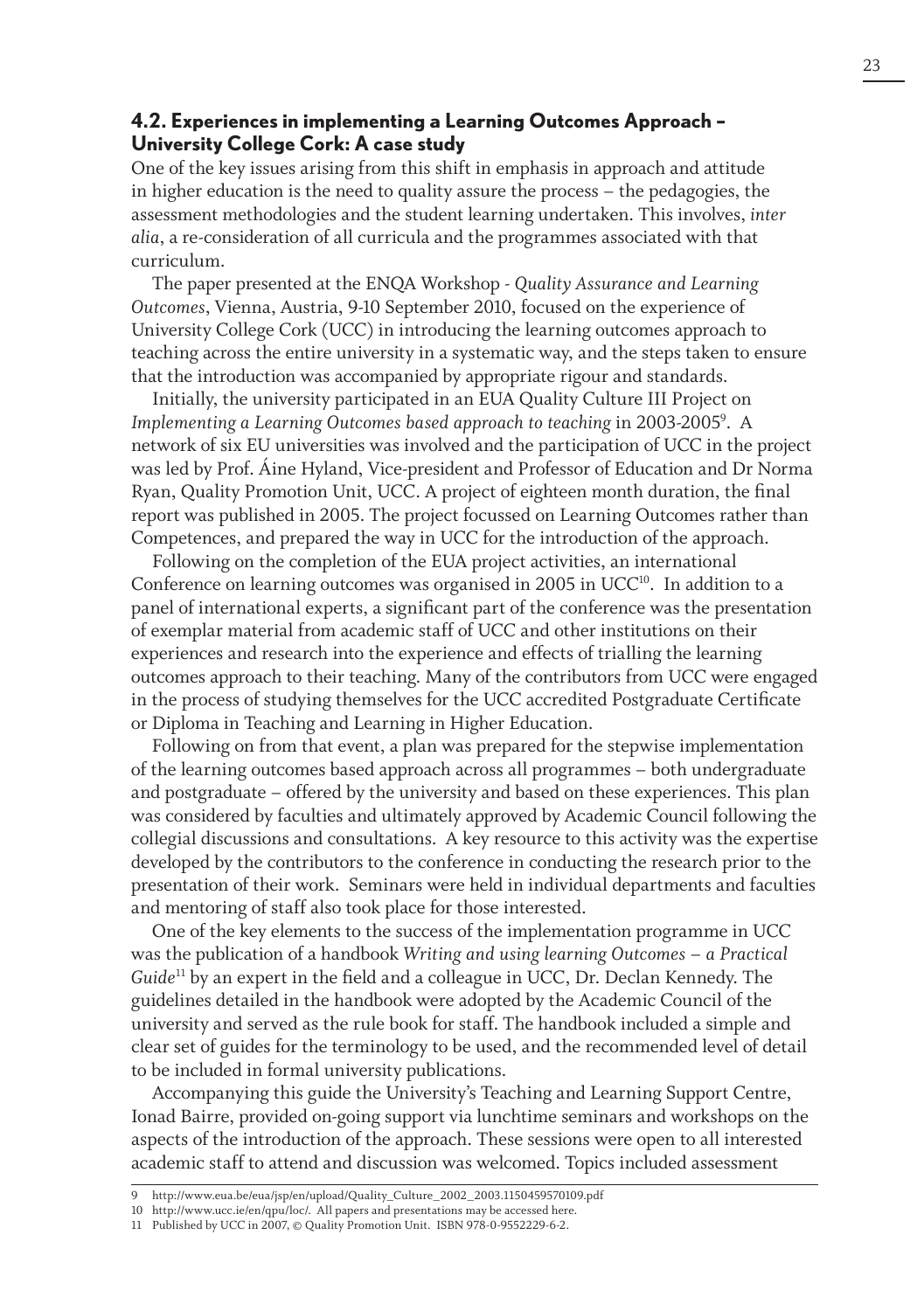methodologies, pedagogies, assuring that achievement of the learning outcomes were all covered.

The university prospectus and calendar are published on the university website. These documents contain full descriptions for all modules and programmes according to a set of guides laid down by the university<sup>12</sup>. All programmes offered by the university were required to be described in a specific manner and according to a particular format. This process was overseen by a subcommittee of Academic Council, charged with ensuring the rigour and correctness of the procedures. The format adopted by the university ensured the inclusion of learning outcomes and assessments for all modules offered, accompanied by a clear description of the module content and other relevant information.

The figure below indicates the cycle of reflection encouraged in all staff to ensure an on-going reflection and improvement in the module descriptors, including the learning outcomes and also the pedagogies and assessment methodologies.



Staff were, and continue to be, actively encouraged to reflect on their teaching practices and to improve as appropriate. All aspects of curriculum design, delivery, assessment and standards need to be reflected upon in the adoption of a learning outcomes approach.

Students were also involved in the research and activities leading up to the adoption of this approach in UCC. It was actively welcomed by the students who appreciated the clarity and transparency this brought to the objectives of their studies and curriculum. Employers and other stakeholders also welcomed the efforts by the university to clearly and transparently detail all aspects of programme delivery – in particular at the module level.

<sup>12</sup> http://www.ucc.ie/en/CurrentStudents/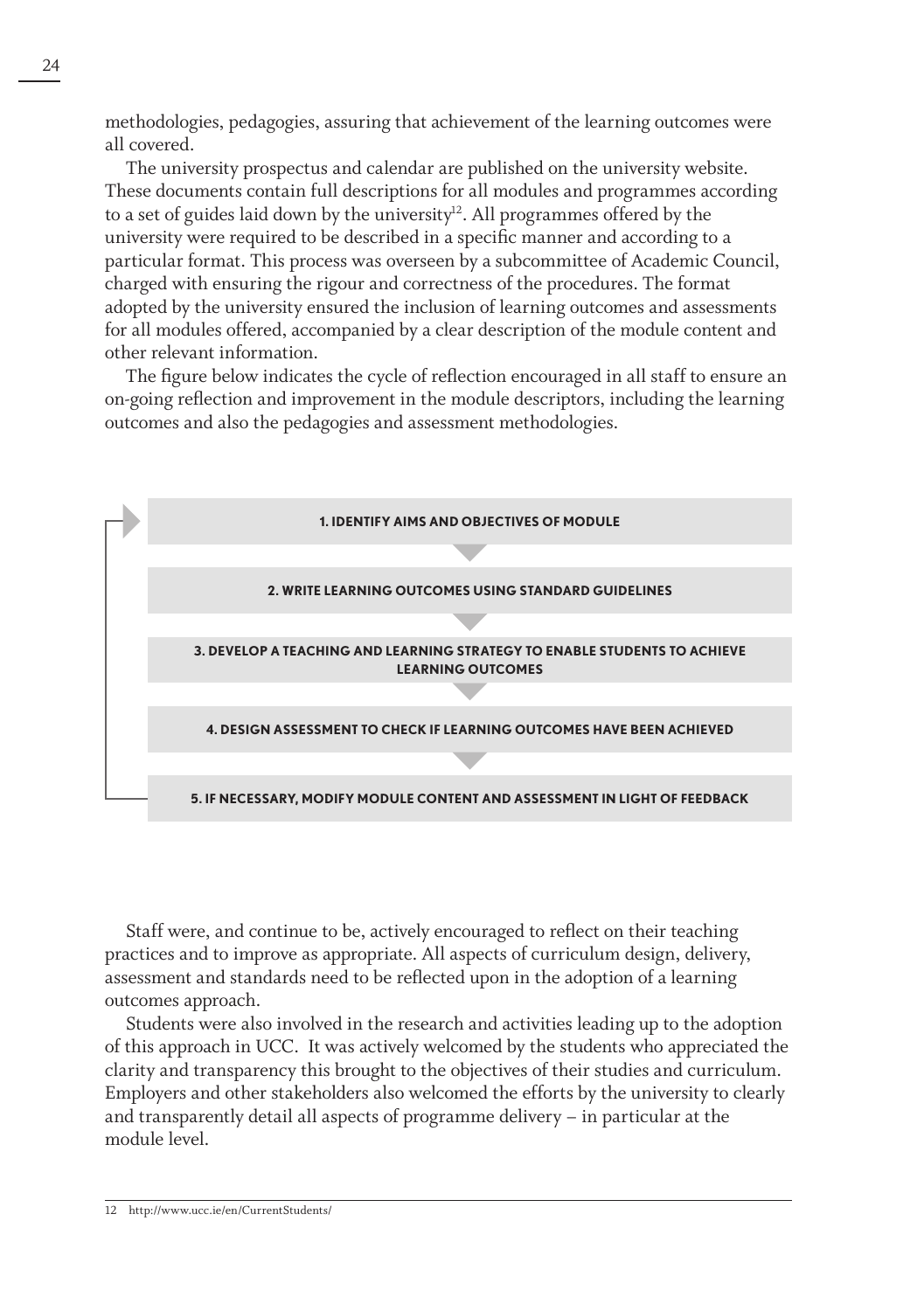A key objective for the university was alignment of the programmes with the National Qualifications Framework<sup>13</sup>. This objective was seen as very important by the university and is a key element of institutional reviews in Ireland. The setting down of the learning outcomes was essential to this process of changing and improving the traditional ways of describing qualifications and qualification structures.

Key considerations for quality assurance at the module and programme levels include:

- Are the learning outcomes written according to the guidelines in the literature?
- Are the learning outcomes written according to the guidelines laid down by the institution?

The institution has a responsibility to oversee the process of introduction of a learning outcomes approach to teaching and to be able to assure its stakeholders that:

- 1. Learning outcomes are described for modules and programmes
- 2. Learning outcomes reach a certain standard
- 3. Students and staff are informed of the learning outcomes to be achieved in an accessible manner
- 4. Staff are supported and guided in the writing of learning outcomes
- 5. The institution is satisfied that the approach of staff is not tokenistic
- 6. The quality of the learning outcomes is evaluated
- 7. The learning outcomes for modules and programmes are consistent with the National Qualifications Framework.

### **4.3. Conclusion**

This paper presents a summary of the approach taken in UCC to the introduction of a learning outcomes approach to teaching and learning. The approach was based on both a top-down and bottom-up approach with senior management of the university supporting and leading the discussions whilst allowing a collegial approach to the introduction, engaging the wider academic community in the decisions to be taken. The introduction of this approach was very successful in UCC and has led to an embedded system endorsed by both staff and students within the university $4^4$ .

### **Acknowledgements**

UCC wishes to acknowledge the financial support received from the Irish Government under the National Development Plan and the Higher Education Authority for the publishing and printing of the Handbook referred to in the text.

13 http://www.nfq.ie

<sup>14</sup> Kennedy, D. Hyland, A & Ryan, N.M. (2007) in The Bologna Handbook, C3.4.1 Raabe Academic Publishers, Berlin "Writing and using learning outcomes: a practical guide"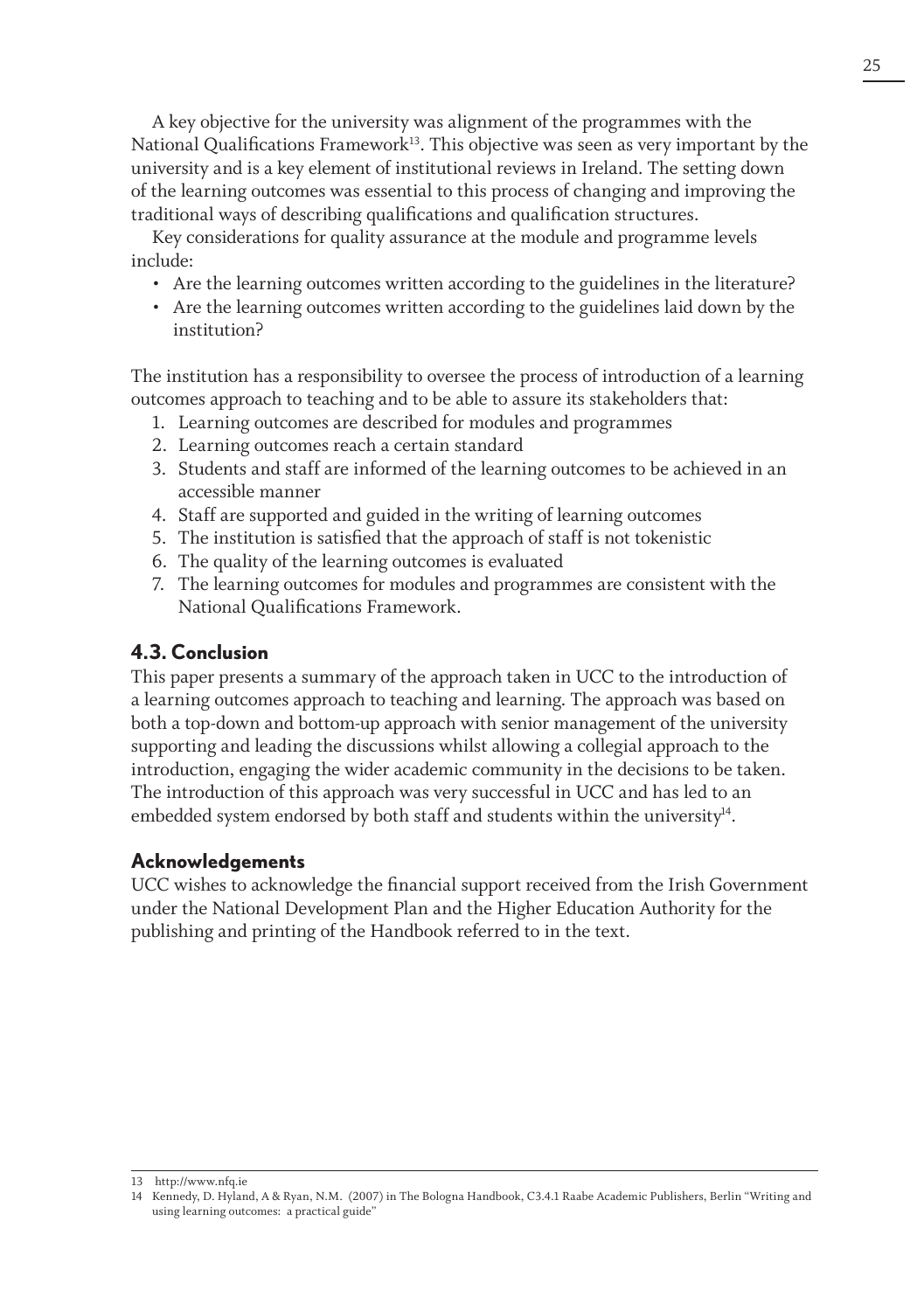## Annex 1

## **ENQA Workshop: "Quality Assurance and Learning Outcomes"**

#### **9–10 September 2010**

*Hosted by the Austrian FH Council*

#### **VENUE**

Hilton Vienna Danube Handelskai 269 1020 Vienna, Austria

### **Objectives / Questions**

- What are the opportunities and the challenges of learning outcome orientation in the higher education sector?
- What do the various stakeholders expect from quality assurance agencies in connection with learning outcome orientation?
- In which way can or should learning outcomes be considered within the scope of external quality assurance? What role should "learning outcomes" play in external quality assurance?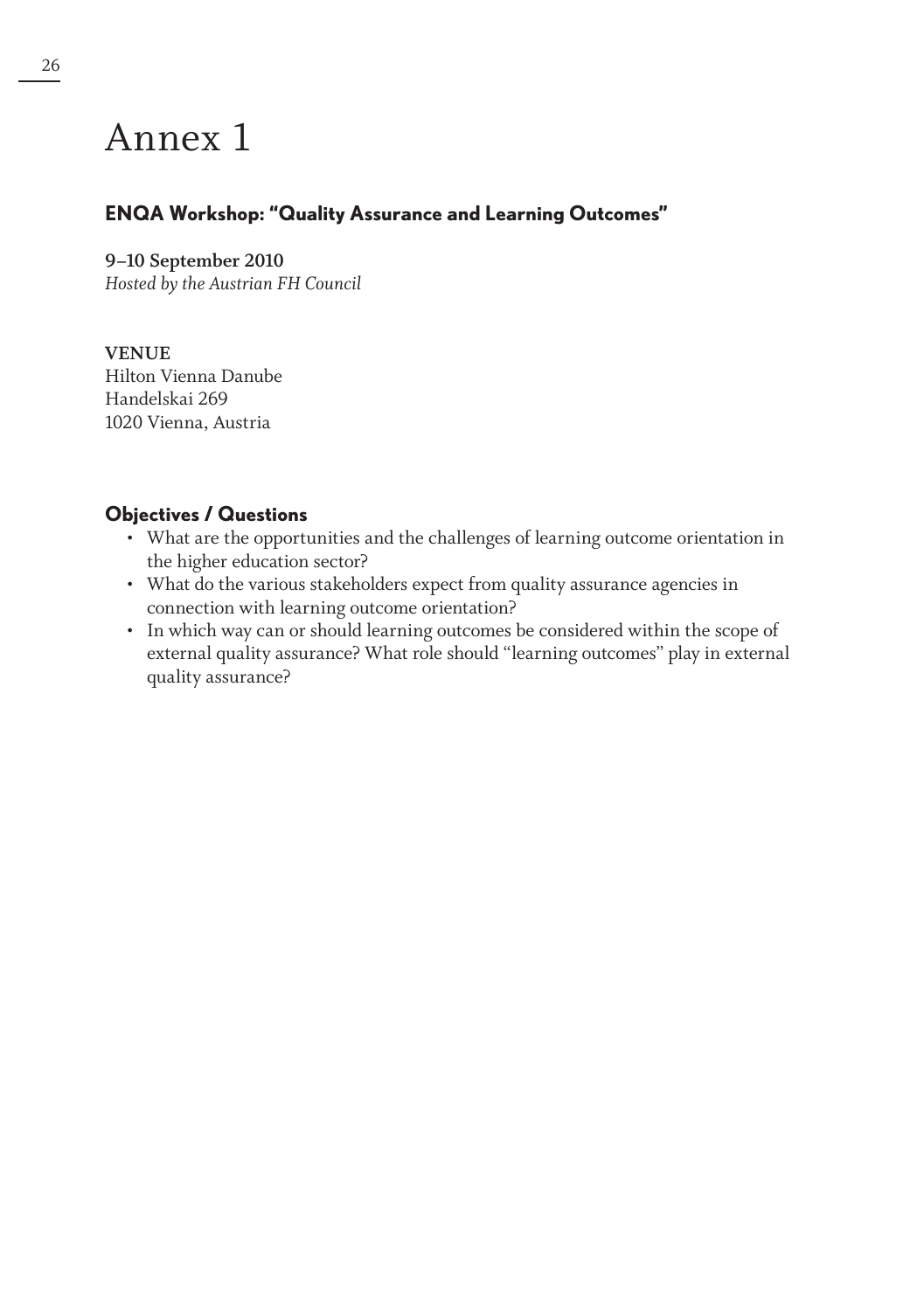### **PROGRAMME**

#### **Thursday 9 September**

- 12.00 Registration and light welcome lunch buffet Chair: Kurt Sohm, Managing Director of FHR, ENQA Board member
- 13.15 **Background/motives, opportunities and challenges of the shift towards "learning outcomes" and the possible impact on quality assurance agencies.** *Don Westerheijden*, CHEPS
- 13.45 **The Students' Perspective: Pros and cons of "learning outcomes".** Expectations towards quality assurance agencies. *Robert Santa*, ESU
- 14.15 **Perspective of the higher education institutions:** Challenges of "learning outcome orientation" for quality assurance of higher education institutions. Interaction between internal and external quality assurance. *Volker Gehmlich*, EUA
- 14.45 **Perspective of the business world/employers:** What is expected from the higher education institutions and quality assurance agencies? *Oliver Maassen*, Business Europe
- 15.30 Coffee break

**Chair:** *Rafael Llavori***, ANECA, ENQA Board member**

16.00 **Moderated panel discussion:** Is there a conflict of interest between labour market orientation and higher education values when using a learning outcome approach?

> Participants: *Volker Gehmlich*, EUA; *Bardhyl Musai*, Albanian Accreditation Council of Higher Education; *Robert Santa*, ESU; *Oliver Maassen*, Business Europe; *Achim Hopbach*, President of ENQA

18.00 End of the first day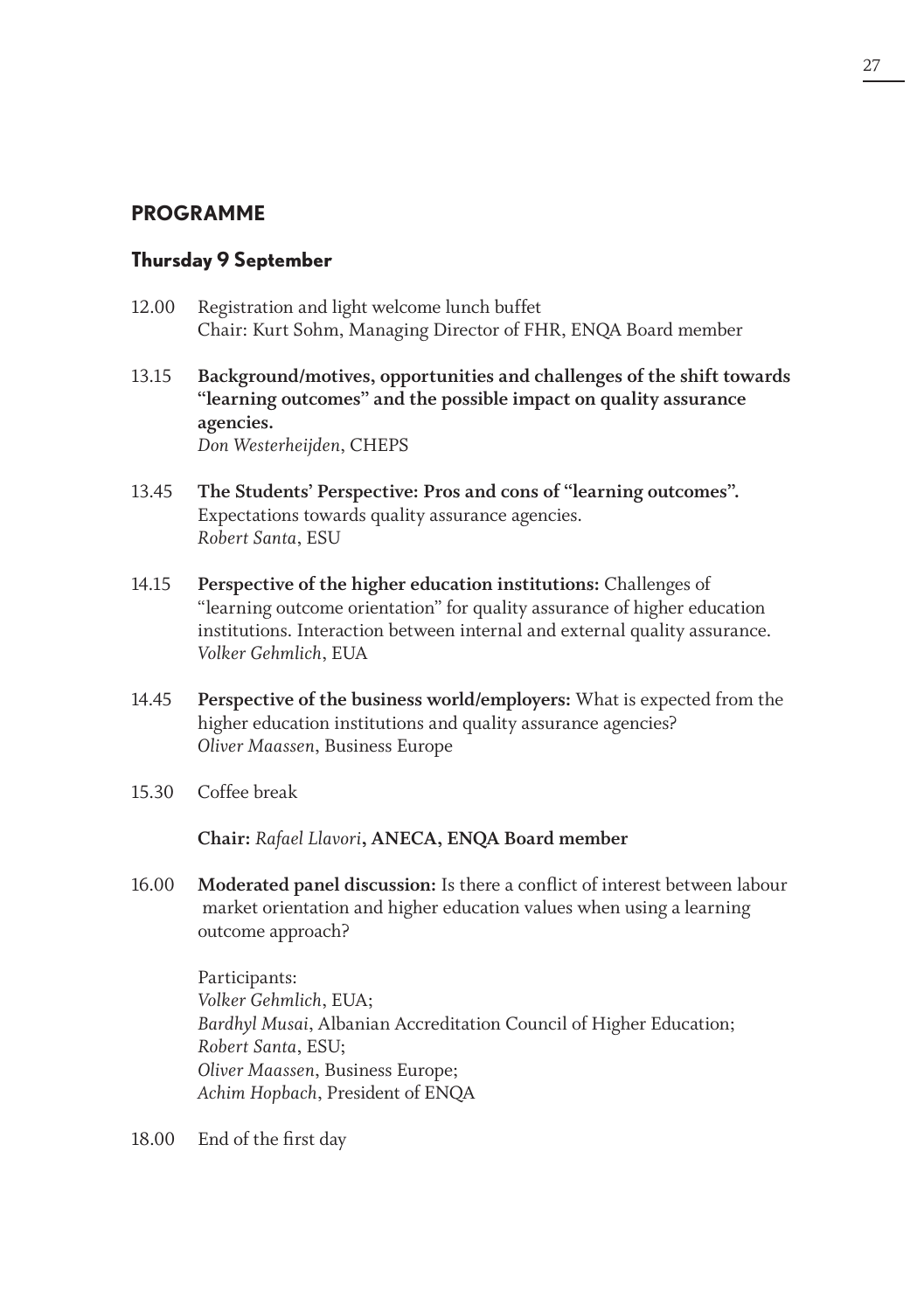#### **Friday 10 September**

**Chair:** *Laura Beccari***, OAQ**

- 09.00 **Three examples of considering "learning outcomes" in external quality assurance** ANECA – *Laureano González* NVAO – *Mark Frederiks* Stockholm University and Royal Technical College KTH – *Lena Adamson*
- 10.30 Coffee break
- 11.00 **An example of common principles in the consideration of "learning outcomes"? – ECA principles on learning outcomes** *Herwig Patscheider*, FHR
- 12.00 Lunch break
- 13.30 **Parallel working groups How are learning outcomes to be considered in external quality assurance processes?**

**Working group A. (Room: TULLN)** – How can it be determined whether the intended learning outcomes meet subject-specific and academic and/or professional requirements (expertise of the review team, international comparisons (benchmarks), technical qualification frameworks, etc.)? *Peter Cullen*, HETAC

**Working group B. (Room: LINZ/MELK)** – How can it be determined whether the intended learning outcomes are met (assessment of final papers, interviews of graduates, checking the consistency of learning outcomes – contents – methods of teaching and learning – examination methods, etc.)? *Obe de Vries*, Dutch Education Inspectorate

**Working group C. (Room: HAINBURG)** – Which requirements should the formulation of learning outcomes meet? *Norma Ryan*, University College Cork

15.00 Break

**Chair:** *Kurt Sohm***, Managing Director of FHR, ENQA Board member**

- 15.15 **Presentation and discussion of the results of the working groups further steps** *Anne Räsänen*, University of Jyväskylä
- 16:00 **End of the workshop** *Achim Hopbach*, President of ENQA